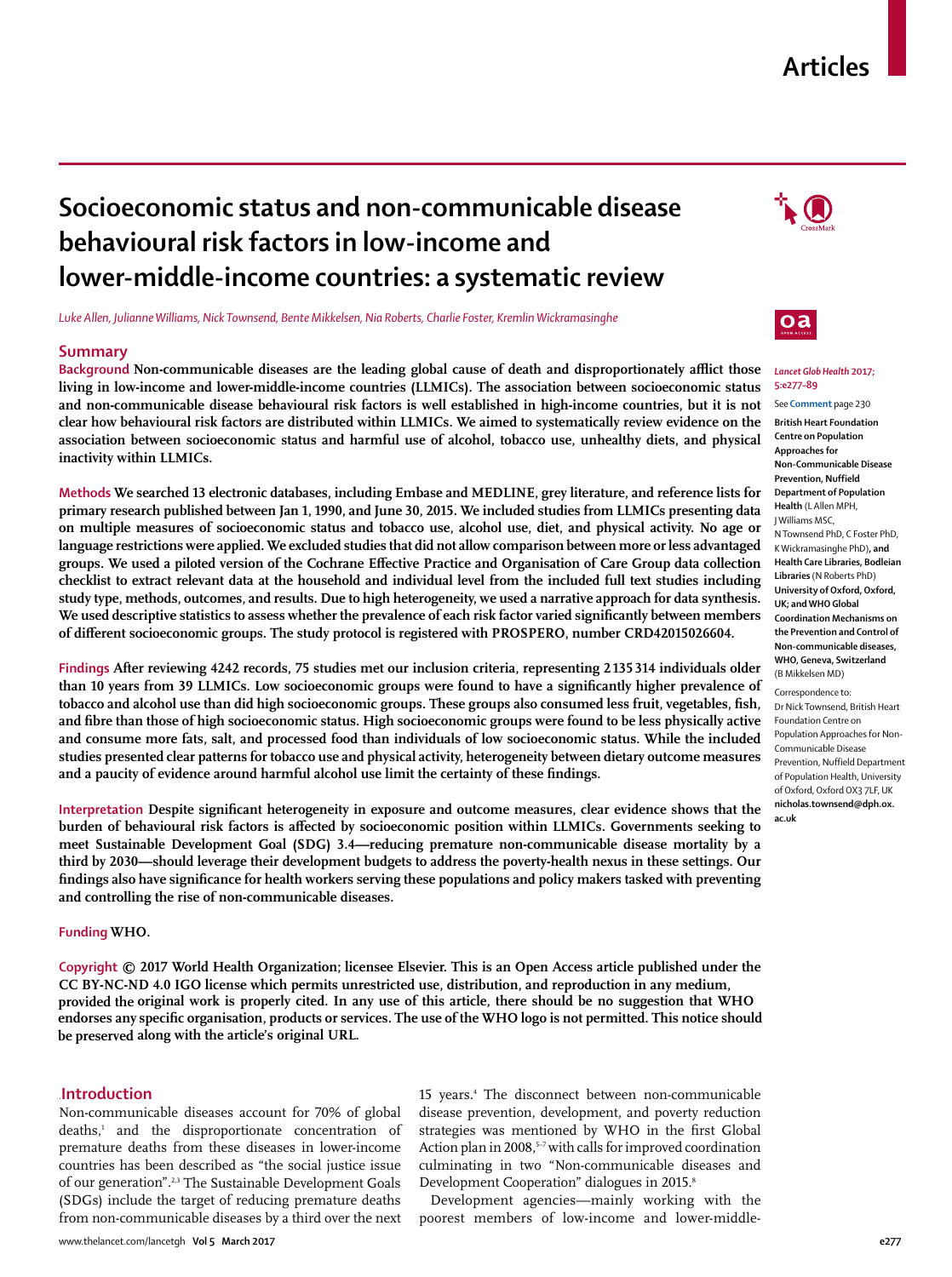### **Research in context**

studies.

# **Evidence before this study**

We searched PubMed and Google scholar on July 28, 2015, with no language restrictions. Our search terms were a list of World Bank-defined low-income and lower-middle income countries (LLMICs); MeSH and free-text terms for tobacco use, alcohol use, diet, and physical inactivity; and socioeconomic status. Studies published before 1990 were excluded. There was a moderate risk of bias among the included

From this search, we identified a 2005 non-systematic review of surveys from 11 low-income and middle-income country (LMIC) WHO subregions and a meta-analysis of studies examining tobacco use and income. These studies report higher prevalence of tobacco use (odds ratio 1·48, 95%CI 1·38–1·59) and lower alcohol use in the poorest strata of LMICs compared with more affluent groups. The most comprehensive analysis to date comes from an analysis of LMIC World Health Survey data from 2002–04. Self-reports from 232 056 participants from 48 countries—of which 25 were upper-middle-income and 23 were low-income or lower-middle income (LLMICs)—suggested that those with more education and assets were more likely to be physically inactive and consume insufficient fruit and vegetables and less likely to smoke daily. The socioeconomic patterning of heavy episodic drinking was mixed and inequalities were more pronounced in the least developed countries. The findings from that study are now 10 years old, and largely drawn from upper-middle or high-income countries.

#### **Added value of this study**

To our knowledge, this study is the first systematic review to examine the distribution of the main non-communicable behavioural risk factors across different socioeconomic groups within LLMICs and the first study to report on physical activity and socioeconomic status in developing countries. This work supports ongoing efforts to link non-communicable disease prevention with the global development agenda and provides evidence for development agencies on how to engage with non-communicable diseases. Our study shows that lower socioeconomic groups are more likely to drink alcohol, use tobacco, and consume insufficient fruit and vegetables than more advantaged groups. Higher socioeconomic groups were found to be more inactive and might consume more fats, salt, and processed food. Our findings substantially augment the scant evidence from previous LLMIC-based reviews on individual risk factors. With the use of broader measures of socioeconomic status, we found significant differences between castes, classes, sexes, and occupational groups with the widest differences observed across different educational strata.

# **Implications of all the available evidence**

Combined with previous work, the association between non-communicable disease risk factors and socioeconomic status seems to be dependent on setting, population, and exposure definitions. Tobacco use seems to be almost universally more prevalent in low socioeconomic groups than in high socioeconomic groups, whereas alcohol and diet require further investigation. Our findings have importance for the development community that have a part to play in ensuring that their projects do not promote environments that promote non-communicable diseases in low-income settings. This study shows that there is a clear socioeconomic gradient of noncommunicable disease risk behaviours within most LLMICs. Education was strongly correlated with healthier behaviour in most settings and might be an important tool in controlling the epidemic. Other interventions should be focused on social groups that are most at risk.

income countries (LLMICs)—might be more likely to realign their activities to address non-communicable disease prevention if there was clear evidence that noncommunicable diseases and their risk factors affect these populations.8 The distribution of diseases and risk factors between nations is well established, but little evidence for the socioeconomic distribution of risk factors within LLMICs has been published.9 The urgent need for disaggregated data was underlined at the 2011 UN High Level Meeting on non-communicable diseases.<sup>10</sup>

Only a few studies on the intranational distribution of behavioural risk factors have been published: a 2005 non-systematic review of surveys from 11 low-income and-middle-income country (LMIC) WHO subregions<sup>11</sup> and a meta-analysis of studies examining tobacco use and income.12 These studies report a higher prevalence of tobacco use (odds ratio [OR] 1·48, 95% CI 1·38–1·59) and lower alcohol use in the poorest strata of LMICs than in more affluent strata. The most comprehensive analysis to date comes from an analysis of LMIC World Health Survey data from 2002–04.13 Self-reports from 232 056 participants from 48 countries (23 of which were LLMICs) suggested that those with more education and assets were more likely to be physically inactive and consume insufficient fruit and vegetables, and less likely to smoke daily, than were those with a lower level of education. The socioeconomic patterning of heavy episodic drinking was mixed and inequalities were more pronounced in the least developed countries. The findings from this study are now 10 years old and largely drawn from non-LLMICs. These reviews were limited by indirect estimates of behaviour and narrow definitions of socioeconomic status.

Non-communicable diseases are the leading cause of death and individuals living in LLMICs are 1·5 times more likely to die prematurely from these conditions than those living in high-income countries.14 With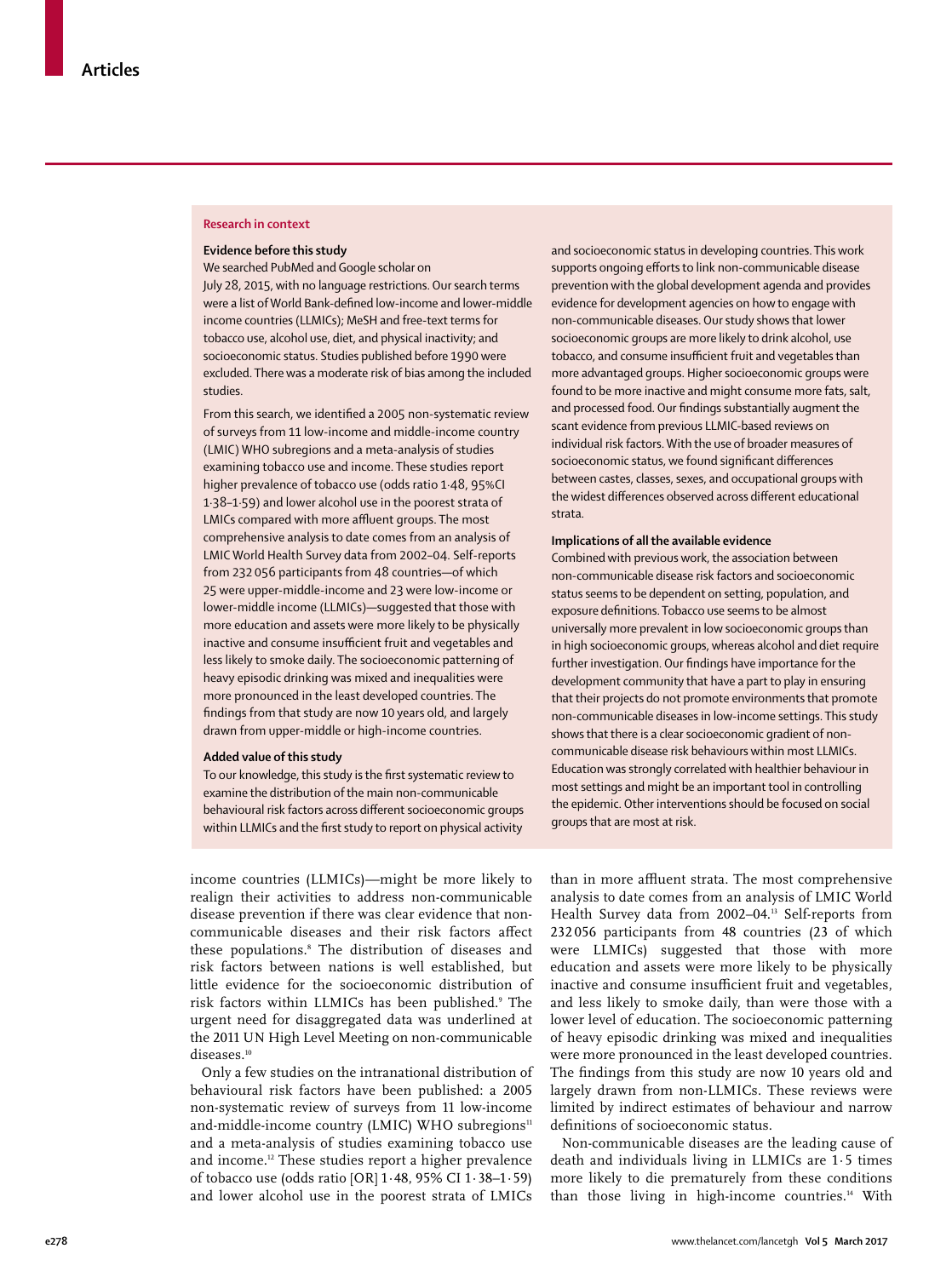increasing international attention being paid to the epidemic, international and intranational health inequalities, and the potential role for development agencies in combatting non-communicable diseases, it is important that we have up to date information about the socioeconomic patterning of the most important non-communicable disease risk factors in lower-income settings.

We aimed to systematically review current evidence on the association between socioeconomic status and harmful use of alcohol, tobacco use, unhealthy diets, and physical inactivity within LLMICs.

# **Methods**

# **Search strategy and selection criteria**

We did a systematic review following a registered protocol and PRISMA guidelines<sup>15</sup> (appendix). We searched Embase, MEDLINE, Web of Science, Global Health, and TRoPHI for all studies that included primary data published between Jan 1, 1990, and July 30, 2015. We also searched grey literature in Digital Dissertations (Global full-text plus), WHOLIS (WHO Library), and full-text plus), WHOLIS the WHO regional databases AIM (AFRO), LILACS (AMRO/PAHO), IMEMR (EMRO), IMSEAR (SEARO), and WPRIM (WPRO). We reviewed the first 30 results from Google Scholar and searched MEDLINE In-process and other non-indexed citations, the websites of the World Bank, DFID, USAID, and WHO, and scrutinised the reference lists of included papers and contacted key authors to uncover additional or forthcoming work.

We used English search terms (appendix) but did not restrict results by language or age of participants. Records were included if they presented primary data from one or more of the 84 LLMICs, as defined by the 2013 World Bank analytic classifications<sup>16</sup> or on one or more non-communicable behavioural risk factor (defined by WHO as tobacco use, unhealthy diet, harmful alcohol use, and physical inactivity) $\alpha$  and if the data were stratified by at least one socioeconomic indicator.

To accommodate differing views, capture all relevant studies, and broaden the systematic review, we included household or individual-level data measures of income, wealth, assets, socioeconomic status, education, caste, and occupation (where categories were ordinal). We excluded studies that did not allow comparison between more or less advantaged groups. Authors were contacted for additional data where socioeconomic status and behavioural risk factors were measured but reported independently. We used the same dates and strategy for all searches, tailored to specific databases by LA and an experienced medical librarian (NR).

With the use of a piloted form (appendix), LA and JW independently screened titles and abstracts, calculating percentage agreement and Cohen's κ statistic at 10% intervals (every 424 records). Once inter-rater agreement exceeded 95% and Cohen's κ was higher than  $0.75$  (excellent agreement<sup>18</sup>), LA screened all remaining records, bringing uncertainties to JW and KW, with disagreements resolved by group consensus. The same protocol was used for full-text systematic review. If data from included studies were unclear or if more information was required, the authors were contacted by email. If this information was not available, the study was excluded.

### **Data analysis**

LA used a piloted version of the Cochrane Effective Practice and Organisation of Care Group data collection checklist<sup>19</sup> to extract relevant data from the included fulltext studies including study type, methods, outcomes, and results (appendix). JW independently cross-checked a random 10% sample of included papers. Disagreements and ambiguities were resolved by full group consensus. Authors were contacted by email if more information was required.

We assessed data quality using a modified Newcastle-Ottawa scale,<sup>20</sup> as recommended by the Cochrane Collaboration (appendix).<sup>21</sup> Appropriate versions of the scoring rubric were used for randomised controlled trials, case-control studies, and cross-sectional studies. Scores were based on design-specific sources of bias, methods for selecting participants, exposure measures, outcome variables, and methods to control confounding. The source of funding was recorded for each study.

The main outcome was differences in prevalence or relative risk of non-communicable disease behavioural risk factors between different socioeconomic groups. We also planned to examine how age, sex, urban or rural location, and study quality affected findings. We assessed variability within studies in our quality scoring. This included considering the uniformity of training for those conducting the study and the instruments used to gather data. Significant heterogeneity between studies, particularly in the exposure and outcome measures precluded quantitative synthesis and meta-analysis. We used a narrative approach, grouping studies by outcome measure and WHO region. We analysed differences between outcomes, geographic regions, age groups, and sex. We also present sensitivity analyses for each risk factor having removed all medium and low-quality studies. The protocol of this study is registered with PROSPERO, number CRD42015026604. We used Excel to generate simple descriptive statistics.

#### **Role of the funding source**

An employee of the funder (BM) contributed to the study design and review of draft manuscripts. The funder did not have any involvement in data collection, data analysis, or data interpretation. The corresponding author had full access to all the data in the study and had final responsibility for the decision to submit for publication.

See Online for appendix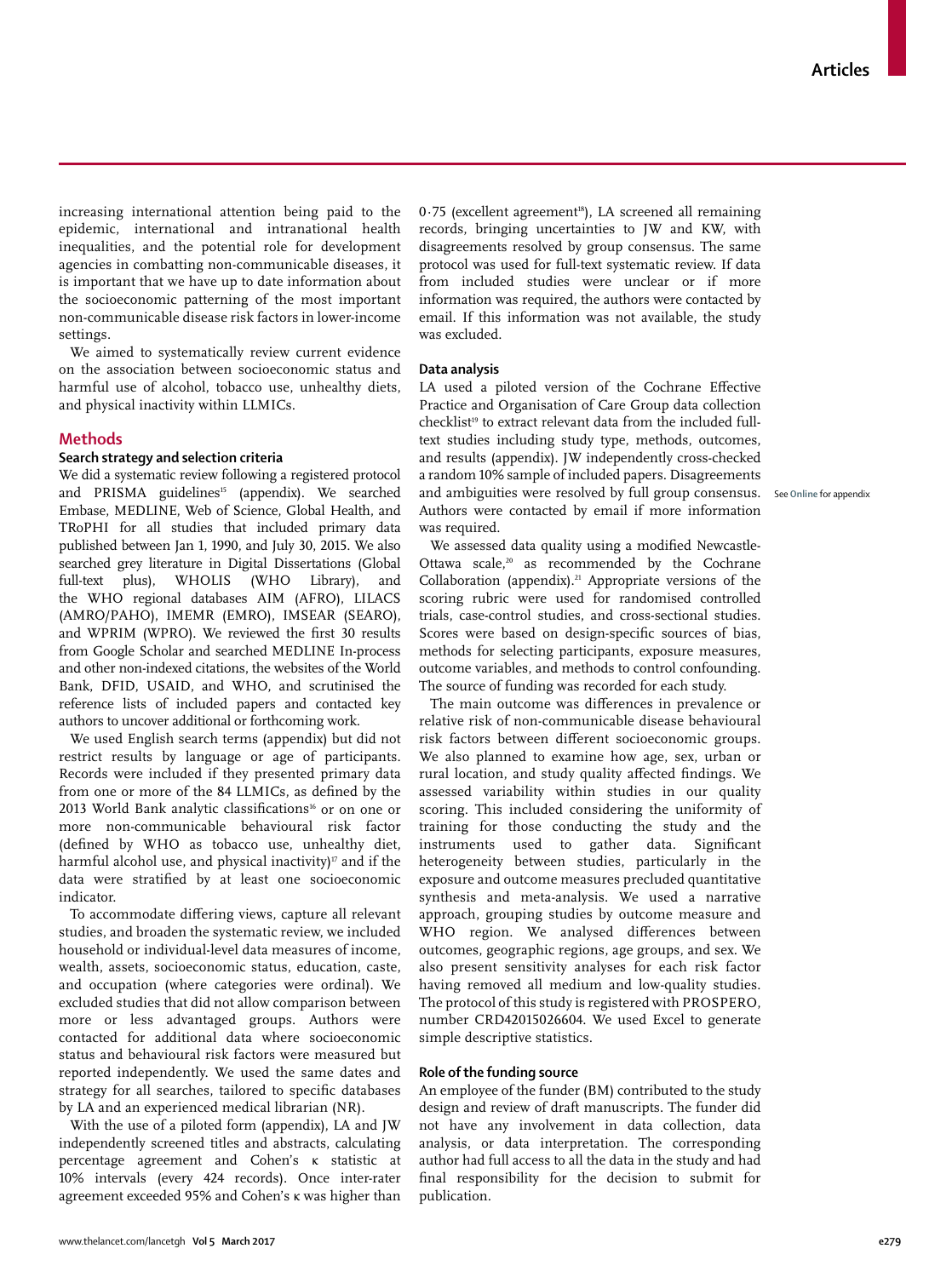# **Results**

Our literature search returned 4242 records and 106 additional records were retrieved from other sources (figure 1). Over 1000 studies were from higher-income or upper-middle-income countries. We assessed 247 fulltext articles, of which 75 met our inclusion criteria. These articles covered 39 countries and presented data for 2 135 314 individuals aged older than 10 years. The median sample size (individuals for whom data of interest were reported) was 1984 (range 66–471 143).

Five articles presented data for all risk factors, 41 articles reported on a single risk factor, and the remaining 29 articles reported data for two or three risk factors.



*Figure 1:* **Study selection**

Ten different socioeconomic indicators were used (income, wealth or assets, state-defined poverty, literacy, education, occupational class, occupational status [employed or unemployed], job seniority, caste, researcher-defined socioeconomic status).

One article presented Global Adult Tobacco Survey data from two LLMICs,<sup>22</sup> another reported World Health Survey data for smoking rates in  $28$  LLMICs,<sup>23</sup> and the remaining 73 articles reported data from one country each. 44 studies were done in southeast Asian populations, with 35 pertaining to India. Data were presented for 20 African LLMICs countries, whereas the Americas and Europe had the lowest representation with two apiece. There were no data for 45 of the 84 LLMICs (figure 2).

Over half of the included studies had been published since 2010 and seven were published before  $2000.^{24-30}$ 70 studies were cross-sectional, two were prospective longitudinal cohort studies,<sup>31,32</sup> two were case control studies,<sup>33,34</sup> and one study was a randomised controlled trial.35 Five studies were not peer reviewed; all were WHO STEPS surveys.<sup>36-40</sup>

Overall, 13 studies were of low quality, 33 were moderate, and 29 were of high quality, leading to a low risk of bias across studies. The most common study weaknesses were loss to follow-up and failure to control for confounding factors. Studies in African populations were more likely to be non-peer reviewed, to be of a lower quality, and have smaller sample sizes. Studies reporting data on Indian populations and tobacco use tended to be larger and of a higher quality than those for other populations and risk factors. Most studies were funded by governments, public health agencies, development agencies, and nongovernmental or non-profit organisations. A summary of all high quality studies is presented in the table. Details of all included studies are available in the appendix.

29 studies from 15 countries reported measures of physical activity.25,28,31,32,36–38,41–60 Three WHO STEPS surveys



*Figure 2:* **Sources of data from low-income and lower-middle-income countries**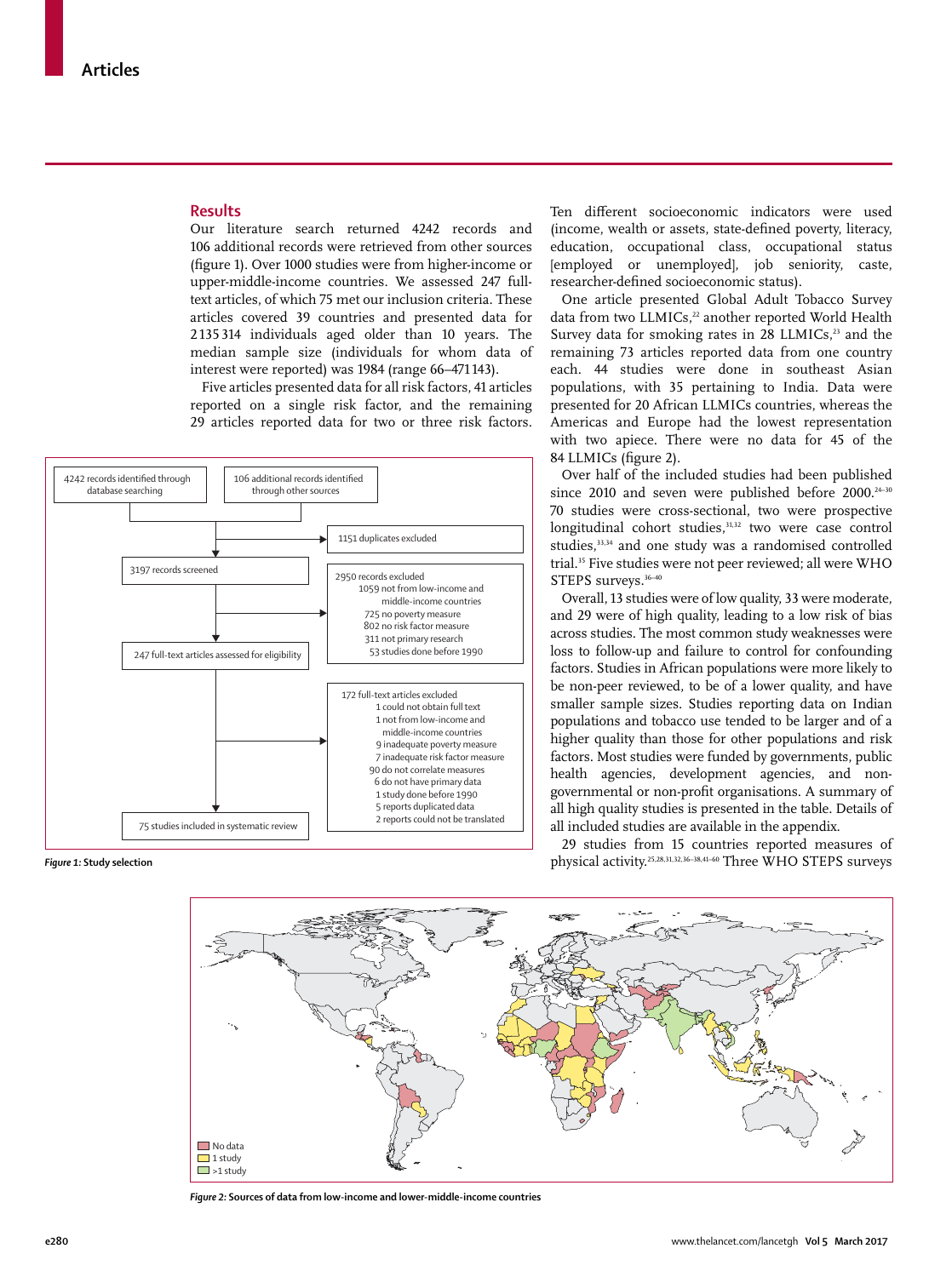from India, Eritrea, and Côte d'Ivoire had not been peer-reviewed, but the remaining 26 were published in peer-reviewed journals. Three studies were low quality, 18 were moderate (including the WHO surveys), and eight were of high quality. Nine studies<sup>37,38,48,52-55,57,61</sup> reported outcomes based on WHO recommendations and results from the International and Global Physical Activity Questionnaires, $62-64$  five studies used definitions derived from other sources,<sup>32,41,44,58,60</sup> and 15 did not refer to any pre-existing definition.<sup>25,27,31,36,42,43,45–47,49–51,56,59,65</sup>

Measures of sedentary behaviour (not technically a noncommunicable disease behavioural risk factor) were reported in 19 studies; high or sufficient levels of activity were reported in ten studies. All data were derived from survey instruments rather than the use of accelerometers or other devices.

There was a paucity of studies reporting adjusted results that were statistically significant; however, most studies found that individuals with a high socioeconomic status were less active than groups with a lower

|                      | Site         | Study design    | Number of<br>participants | Population                              | Aqe<br>(years) | <b>Exposure</b>                               | Outcome                                                                            |  |  |
|----------------------|--------------|-----------------|---------------------------|-----------------------------------------|----------------|-----------------------------------------------|------------------------------------------------------------------------------------|--|--|
| Physical activity    |              |                 |                           |                                         |                |                                               |                                                                                    |  |  |
| Kinra, 2010          | India        | Cross-sectional | 1983                      | 1600 villages in 18 states              | $20 - 69$      | Socioeconomic status                          | Low physical activity; <1.69 MET                                                   |  |  |
| Gupta, 2003          | India        | Cross-sectional | 573                       | General population in Jaipur            | <b>NA</b>      | Education                                     | Low physical activity; < 30 min leisure time<br>physical activity 3 times a week   |  |  |
| Oanh, 2008           | Vietnam      | Cross-sectional | 1776                      | STEPS survey in Ho Chi Minh             | $25 - 64$      | Assets/education/income                       | Low physical activity; <600 MET min per week                                       |  |  |
| Gupta, 2012          | India        | Cross-sectional | 6198                      | Middle-class areas of 11 cities         | $18 - 75$      | Education/occupation/<br>socioeconomic status | Low physical activity; no regular work or leisure<br>time physical activity        |  |  |
| Dhungana,<br>2014    | Nepal        | Cross-sectional | 406                       | Rural community in Sindhuli             | $20 - 50$      | Education/socioeconomic<br>status/caste       | Low physical activity; <150 minutes moderate<br>physical activity/week             |  |  |
| Zeba, 2014           | Burkina Faso | Cross-sectional | 330                       | Ouagadougou residents                   | 25-60          | Assets/education                              | Physical activity and sedentary time; means<br>>3 h and <3 h MET, respectively     |  |  |
| Reddy, 2007          | India        | Cross-sectional | 19969                     | Industrial workers from 10 cities       | $20 - 69$      | Education                                     | Leisure time physical activity                                                     |  |  |
| Singh, 1997          | India        | Cross-sectional | 1767                      | Two villages in rural north India       | 25-64          | Socioeconomic status                          | Sedentary*                                                                         |  |  |
| Alcohol              |              |                 |                           |                                         |                |                                               |                                                                                    |  |  |
| Bonu, 2005           | India        | Cross-sectional | 22685                     | Inpatients from 1995 National<br>Survey | >10            | Alcohol use                                   | Poverty; borrowing or financial distress during<br>hospital admission              |  |  |
| Gupta, 2012          | India        | Cross-sectional | 6198                      | Middle-class areas of 11 cities         | $18 - 75$      | Education/occupation/<br>socioeconomic status | Alcohol abuse                                                                      |  |  |
| Samuel, 2012         | India        | Cross-sectional | 2218                      | Rural and urban southern India          | $26 - 32$      | Assets/education                              | Alcohol use                                                                        |  |  |
| Hashibe, 2003        | India        | Case-control    | 47773                     | Adults in Kerala                        | $>35$          | Income/education/<br>occupation               | Alcohol use                                                                        |  |  |
| Neufeld, 2005        | India        | Cross-sectional | 471143                    | 1995 National Sample Survey             | >10            | Poverty/caste/education                       | Alcohol use; regular use of any alcoholic<br>beverage                              |  |  |
| Kinra, 2010          | India        | Cross-sectional | 1983                      | 1600 villages in 18 states              | $20 - 69$      | Socioeconomic status                          | Alcohol use; consumed >10 days per month<br>over last 6 months                     |  |  |
| Dhungana,<br>2014    | Nepal        | Cross-sectional | 406                       | Rural community in Sindhuli             | $20 - 50$      | Education/socioeconomic<br>status/caste       | Alcohol use; used alcohol up to 30 days before<br>interview                        |  |  |
| Subramanian,<br>2005 | India        | Cross-sectional | 301984                    | 1998 National Family Health Survey      | >18            | Assets/caste/education                        | Household member drinks alcohol                                                    |  |  |
| <b>Diet</b>          |              |                 |                           |                                         |                |                                               |                                                                                    |  |  |
| Hashibe, 2003        | India        | Case-control    | 47773                     | Adults in Kerala                        | >35            | Income/education/<br>occupation               | Daily vegetables, high intake of fruit                                             |  |  |
| Gupta, 2012          | India        | Cross-sectional | 6198                      | Middle-class areas of 11 cities         | $18 - 75$      | Education/occupation/<br>socioeconomic status | Less than two servings fruit and vegetables per<br>day, more than 20 q fat per day |  |  |
| Ganesan, 2012        | India        | Cross-sectional | 1261                      | Urban diabetics from Chennai            | >40            | Socioeconomic status                          | Low or high fibre diet; scored using a<br>questionnaire                            |  |  |
| Kinra, 2010          | India        | Cross-sectional | 1983                      | 1600 villages in 18 states              | $20 - 69$      | Socioeconomic status                          | Low fruit and vegetable intake; <400 g/day                                         |  |  |
| Dhungana,<br>2014    | Nepal        | Cross-sectional | 406                       | Rural community in Sindhuli             | $20 - 50$      | Education/socioeconomic<br>status/caste       | Low fruit and vegetable intake; <400 g/day                                         |  |  |
| Zeba, 2014           | Burkina Faso | Cross-sectional | 330                       | Ouagadougou residents                   | $25 - 60$      | Assets/education                              | Unhealthy diet; fat/sugar/fibre/plant protein/<br>complex carbohydrates            |  |  |
| Agrawal, 2014a       | India        | Cross-sectional | 156317                    | National Family Health Survey           | $20 - 49$      | Caste/socioeconomic status                    | Non-vegetarian; eats meat, fish, milk, eggs,<br>curd, dairy                        |  |  |
| Agrawal, 2014b       | India        | Cross-sectional | 156317                    | National Family Health Survey           |                | 20-49 Caste/wealth                            | Daily fish consumption                                                             |  |  |
|                      |              |                 |                           |                                         |                |                                               | (Table continues on next page)                                                     |  |  |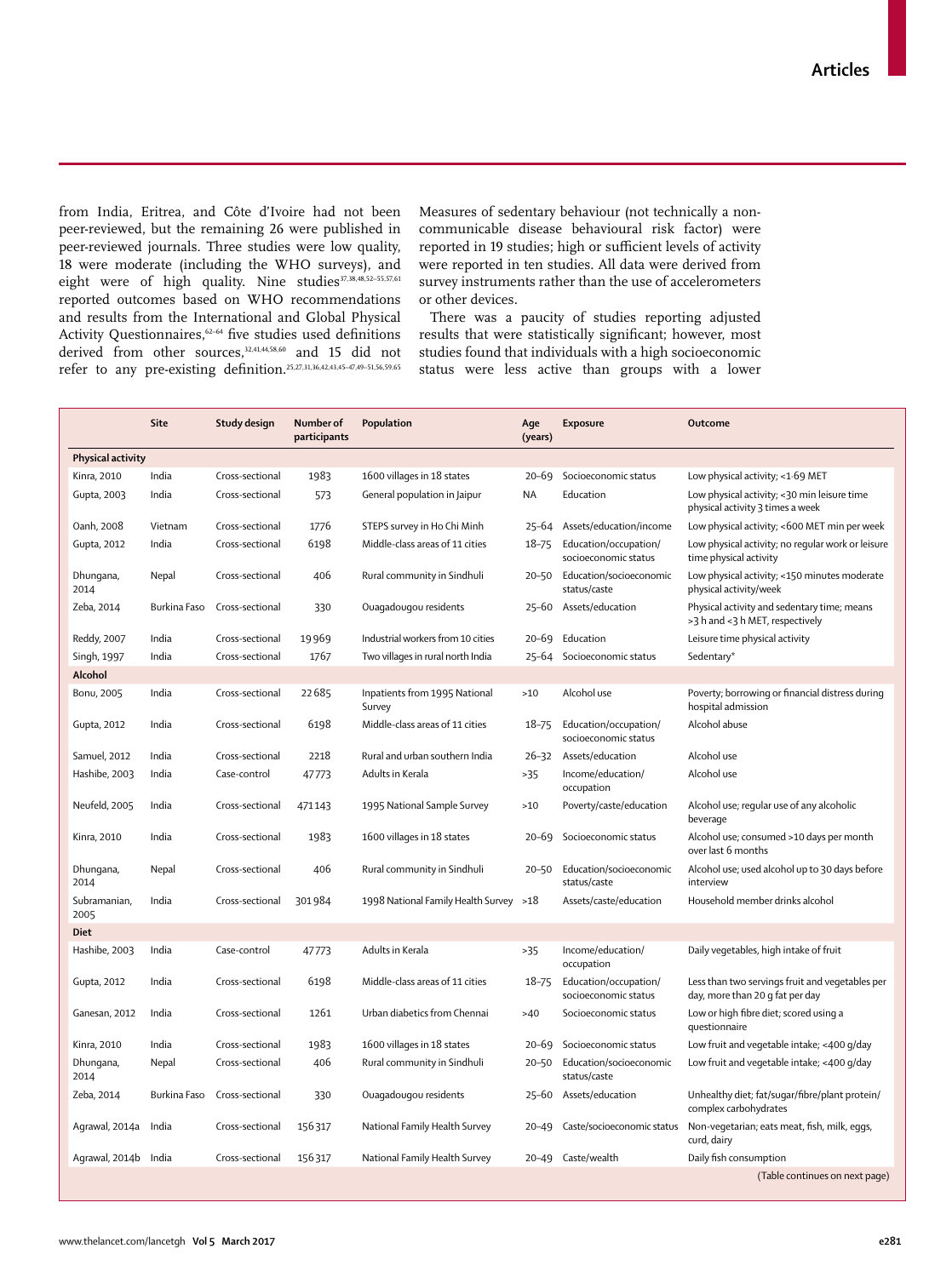|                                | Site                                  | Study design    | Number of<br>participants | Population                            | Age<br>(years) | <b>Exposure</b>                               | Outcome                                                            |  |  |
|--------------------------------|---------------------------------------|-----------------|---------------------------|---------------------------------------|----------------|-----------------------------------------------|--------------------------------------------------------------------|--|--|
| (Continued from previous page) |                                       |                 |                           |                                       |                |                                               |                                                                    |  |  |
| <b>Tobacco</b>                 |                                       |                 |                           |                                       |                |                                               |                                                                    |  |  |
| Bonu, 2005                     | India                                 | Cross-sectional | 22685                     | Inpatients from 1995 Nat. Survey      | >10            | Tobacco use                                   | Poverty; borrowing or financial distress during<br>hospitalisation |  |  |
| Hashibe, 2003                  | India                                 | Case-control    | 47773                     | Adults in Kerala                      | >35            | Income/education/<br>occupation               | Smoking, tobacco chewing                                           |  |  |
| Corsi, 2014                    | India                                 | Cross-sectional | 4534                      | 20 villages in Andhra Pradesh         | >20            | Income/education                              | Current smoker, ever smoker                                        |  |  |
| Kinra, 2010                    | India                                 | Cross-sectional | 1983                      | 1600 villages in 18 states            | $20 - 69$      | Socioeconomic status                          | Daily smoker at any time in the last 6 months                      |  |  |
| Neufeld, 2005                  | India                                 | Cross-sectional | 471143                    | 1995 National Sample Survey           | $>10$          | Poverty/caste/education                       | Regular smoker, regularly chews tobacco                            |  |  |
| Gupta, 2003                    | India                                 | Cross-sectional | 573                       | General population in Jaipur          | NA             | Education                                     | Past or present use of any tobacco product                         |  |  |
| Singh, 2000                    | India                                 | Cross-sectional | 1767                      | Two villages in rural north India     | $25 - 64$      | Socioeconomic status                          | Uses tobacco more than once per week                               |  |  |
| Gupta, 2012                    | India                                 | Cross-sectional | 6198                      | Middle-class areas of 11 cities       | $18 - 75$      | Education/occupation/<br>socioeconomic status | Daily use of a tobacco product                                     |  |  |
| Reddy, 2007                    | India                                 | Cross-sectional | 19969                     | Industrial workers from 10 cities     | $20 - 69$      | Education                                     | Use of any tobacco product in previous 30 days                     |  |  |
| Singh, 2007                    | India                                 | Cross-sectional | 2222                      | Residents of Moradabad                | $25 - 64$      | Socioeconomic status                          | Use of any tobacco product                                         |  |  |
| Samuel, 2012                   | India                                 | Cross-sectional | 2218                      | Rural and urban southern India        | $26 - 32$      | Assets/education                              | Current tobacco user                                               |  |  |
| Gupta, 2015                    | India                                 | Cross-sectional | 6198                      | Middle-class areas of 11 cities       | >20            | Education                                     | Quit for >1 year having used tobacco for >1 year<br>previously     |  |  |
| Narayan, 1996                  | India                                 | Cross-sectional | 13558                     | Residents of Delhi                    | $25 - 64$      | Education/occupation                          | Current smoker or has smoked >100 times in<br>the past             |  |  |
| Rani, 2003                     | India                                 | Cross-sectional | 334553                    | 1998 National Family Health<br>Survey | >15            | Wealth/education/caste                        | Smokes, chews tobacco                                              |  |  |
| Heck, 2012                     | Bangladesh                            | Cross-sectional | 19934                     | Married Bangladeshi adults            | $18 - 75$      | Education                                     | Betel quid use                                                     |  |  |
| Dhungana,<br>2014              | Nepal                                 | Cross-sectional | 406                       | Rural community in Sindhuli           | $20 - 50$      | Education/socioeconomic<br>status/caste       | Smoking until last 30 days before interview                        |  |  |
| Bovet, 2002                    | Tanzania                              | Cross-sectional | 9254                      | Residents of Dar es Salaam            | $25 - 64$      | Wealth/education                              | Smokes one or more cigarettes per day                              |  |  |
| Minh, 2007                     | Vietnam                               | Cross-sectional | 1984                      | 2005 STEPS survey of Bavi district    | $25 - 64$      | Education/socioeconomic<br>status             | Smoker                                                             |  |  |
| <b>Tonstad, 2013</b>           | Cambodia                              | Cross-sectional | 5592                      | 2006 National Tobacco Survey          | >18            | Education/income/<br>occupation               | Quit; not used tobacco for >2 years among ever<br>users            |  |  |
| Ali, 2006                      | Pakistan                              | Cross-sectional | 411                       | Men from rural Sindh province         | $>18$          | Education/Income                              | Has smoked >100 cigarettes                                         |  |  |
| Hosseinpoor,<br>2012           | 28 LLMICs                             | Cross-sectional | 213807                    | 2003 World Health Survey              | $>18$          | Socioeconomic status                          | Daily or occasional tobacco smoker                                 |  |  |
| lena, 2012                     | India                                 | Cross-sectional | 69296                     | 2009 Global Tobacco Survey data       | >15            | Occupation/education                          | Hardcore smokert                                                   |  |  |
| Kishore, 2013                  | India,<br>Thailand, and<br>Bangladesh | Cross-sectional | 92491                     | 2009 Global Adult Tobacco Survey      | >15            | Education                                     | Hardcore smokert                                                   |  |  |

MET=Metabolic Equivalent of Task. LLMIC=low-income and lower-middle-income countries. \*Walks less than 14-5 km, less than 20 flights of stairs, or does no moderate activity 5 days per week. †Hardcore smoker is defined as someone who currently smokes daily, with no quit attempt in last 12 months or whose last quit was for less than 24 h; no intention to quit in next 12 months or not interested in quitting first smoke within 30 min of waking; and who has knowledge of harms. High-quality survey findings and findings for physical activity, alcohol, diet, and tobacco are in the appendix.

*Table:* **Characteristics of included high-quality studies**

socioeconomic status, irrespective of outcome and exposure measures. This trend was consistent across studies from southeast Asia, the western Pacific, Africa, and the eastern Mediterranean. The notable exceptions were found in populations from urban areas: residents of Aleppo,<sup>60</sup> pre-diabetics in southern India,<sup>61</sup> and residents of multiple Indian cities.<sup>43,46</sup> In these settings, low-income and less educated groups had the highest prevalence of inactivity. Eight of the ten studies that stratified findings by sex found men to be more active than women;25,41,45,46,50,53,54,58 the remaining two found female residents of Jaipur to be more active than men in all educational groupings; $42$  and no clear association was found in two rural north Indian villages.<sup>44</sup>

Most participants were aged 15–65 years old. Studies that excluded people aged over 60 years, or those younger than 30 years, still found that higher socioeconomic groups were the least active.<sup>45,47,52</sup> The eight high-quality physical activity studies corroborate these findings. Single studies from the capital cities of Vietnam and Burkina Faso found that wealthy and educated individuals were the least active.<sup>56,57</sup> The six papers from India and Bangladesh showed that higher socioeconomic status was associated with lower levels of physical activity in rural settings,<sup>41,44,52</sup> and this association was reversed in urban settings.42,43 None of these studies controlled for occupation; however, Reddy and colleagues<sup>46</sup> examined physical activity in 20 000 industrial workers and found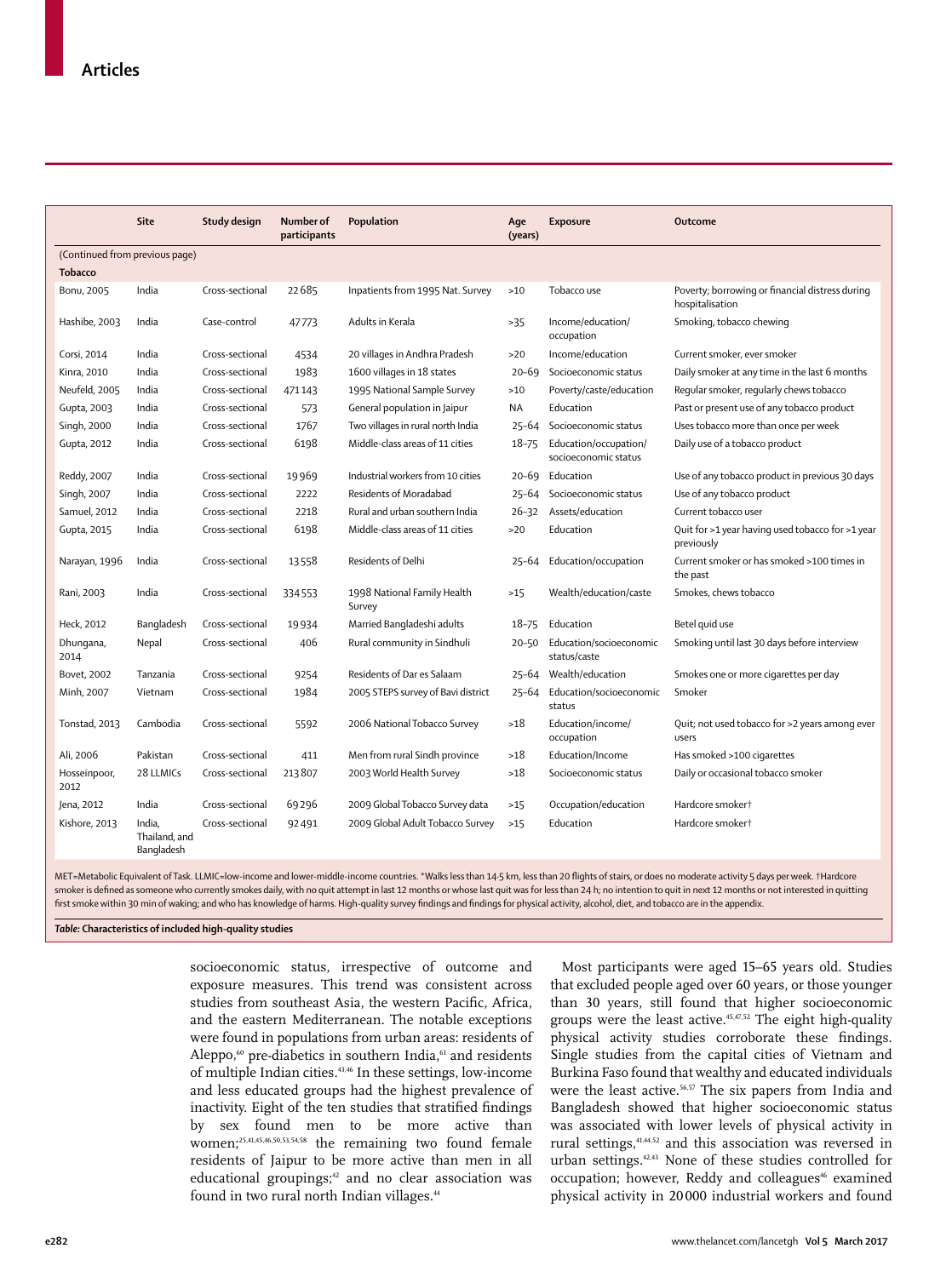that those with primary or no education were eight times less active than the most educated workers in their leisure-time (p<0·001). This study did not account for other important sources of physical activity including commuting, employment, or housework.

24 studies from ten countries reported measures of alcohol use.<sup>25,27,28,31,32,34-36,38-41,43,45,47,52,66-73</sup> Three studies were graded as low quality (including the only randomised controlled trial), 13 were moderate, and eight were of high quality, including the only case-control study. Four studies reported prevalence of harmful alcohol use, defined in terms of the frequency and volume of alcohol consumed.35,40,43,69 The remaining 18 reported measures of any alcohol use as the outcome variable. There was reasonable agreement between the various socioeconomic proxies; none of the studies that used multiple exposure measures found conflicting assessments.

One study found that alcohol users were more likely to experience impoverishment than non-users but this association was not statistically significant.<sup>66</sup> Overall, lowincome uneducated groups in rural areas were the most likely to engage in harmful drinking behaviour. The widest differences were observed between different educational groups; smaller gaps were observed when comparing income strata.

Analysing the findings by region, alcohol use—while not necessarily at harmful levels—was most prevalent in low-income and less-educated groups across India32,34,38,41,45,47,67,68,70,71 and in the solitary study from the Americas.<sup>73</sup> Prevalence of alcohol use tended to be higher in more affluent and well educated Africans;<sup>25,27,28,31,35</sup> however, most of these studies were published in the  $1990s^{25,27,28}$  and sample sizes were in the hundreds for all but one study—a randomised controlled trial graded as low quality.<sup>35</sup> No studies from Europe, the eastern Mediterranean, or western Pacific regions were published. All five studies that reported results by sex found men to drink more than women;<sup>25,27,41,45,70</sup> however, inequalities were often more pronounced between women. The smaller numbers of women in these studies rendered many of these findings not significant.

Six of the eight high-quality studies assessed alcohol use rather than harmful use of alcohol. With the exception of a 2012 survey of younger Indian adults, $67$ these studies all found that lower socioeconomic groups were the most likely to use alcohol.<sup>34,41,52,70,71</sup> The largest differences were observed between members of different castes and educational groups. Gupta and colleagues<sup>43</sup> assessed (undefined) alcohol abuse in middle-class urban Indians, finding minor differences between educational and self-assessed socioeconomic tertiles. Individuals in middle occupational classes had double the rate of alcohol abuse compared with the lowest occupational class (10·8% *vs* 5·1%); however, no measures of significance were presented.<sup>43</sup>

26 papers from 11 countries reported on eight different aspects of diet.24,25,29,30,34,36,38,40,41,43,45,50–52,56,60,65,68,72,74–80 There was one case-control study<sup>34</sup> and the remainder were crosssectional. Four studies were low quality, 14 were moderate, and eight were of high quality. Six studies, from Pakistan,<sup>24</sup> India,<sup>29,30,43,65</sup> and Nigeria<sup>25</sup> found higher consumption of unhealthy fats in individuals of high socioeconomic status. Two studies examining salt intake found a higher prevalence in high-income households in Chennai $\pi$  and non-significant differences in a low quality multisite Indian survey.<sup>65</sup> Two higher quality African studies found that the individuals of high socioeconomic status were more likely to consume diets high in processed foods.56,78

Studies from Indonesia, Syria, Nepal, Benin, Eritrea, and Nigeria all found lower fruit and vegetable intake in less affluent and less educated groups.<sup>36,50,52,60,72,79-81</sup> These studies tended to present results that were either significant but unadjusted or adjusted but not significant; only two studies presented significant adjusted findings.<sup>80,81</sup> Six larger and higher quality studies from India predominantly found lower fruit and vegetable intake in groups of lower socioeconomic status.<sup>34,38,41,45,50,65</sup> One high-quality survey of low fibre intake found a low socioeconomic status preponderance<sup>76</sup> and three large Indian studies found less affluent groups to consume the least fish and most meat.<sup>68,74,75</sup> There was good agreement between different poverty markers; all but two studies that used more than one measure found that similar groups were identified as consuming the least healthy diet.<sup>43,52</sup> Women were found to consume less fruit and vegetables than were men in two Indian studies.41,45 Four other studies reporting dietary findings by sex found non-significant differences.<sup>24,25,29,50</sup> In 320 elderly residents of Baroda city, India, men consumed twice as much fat as women.<sup>30</sup>

When we examined the effect of age on these dietary findings, we found that studies examining older populations came to the same conclusions as other studies examining the same dietary component.<sup>30,34,41,76,79,80</sup> One cross-sectional study examining cholesterol intake in Pakistani schoolchildren found the highest consumption in boys and girls from the highest socioeconomic group.<sup>24</sup> After removing all medium and low-quality studies, five high-quality studies suggest that high socioeconomic groups consume more fat, fish, fibre, and fruit and vegetables than lower socioeconomic groups in southeast Asia.34,41,43,52,74,75 The remaining small cross-sectional study in Burkina Faso<sup>56</sup> found that those with the most education and assets were twice as likely to consume an unhealthy diet (high in fat and sugar, low in fibre, plant protein, and complex carbohydrates) as those with the lowest education and assets.

50 studies reported data for tobacco use in 39 countries (appendix), almost twice the number of studies examining other risk factors.<sup>22,23,26,27,31-34,37-39,41-47,49-52,58-60,65-68,71,73,82-100</sub></sup> Eight studies were low quality, 18 were moderate, and 23 were of high quality—a much higher proportion than for other risk factors. 33 studies reported smoking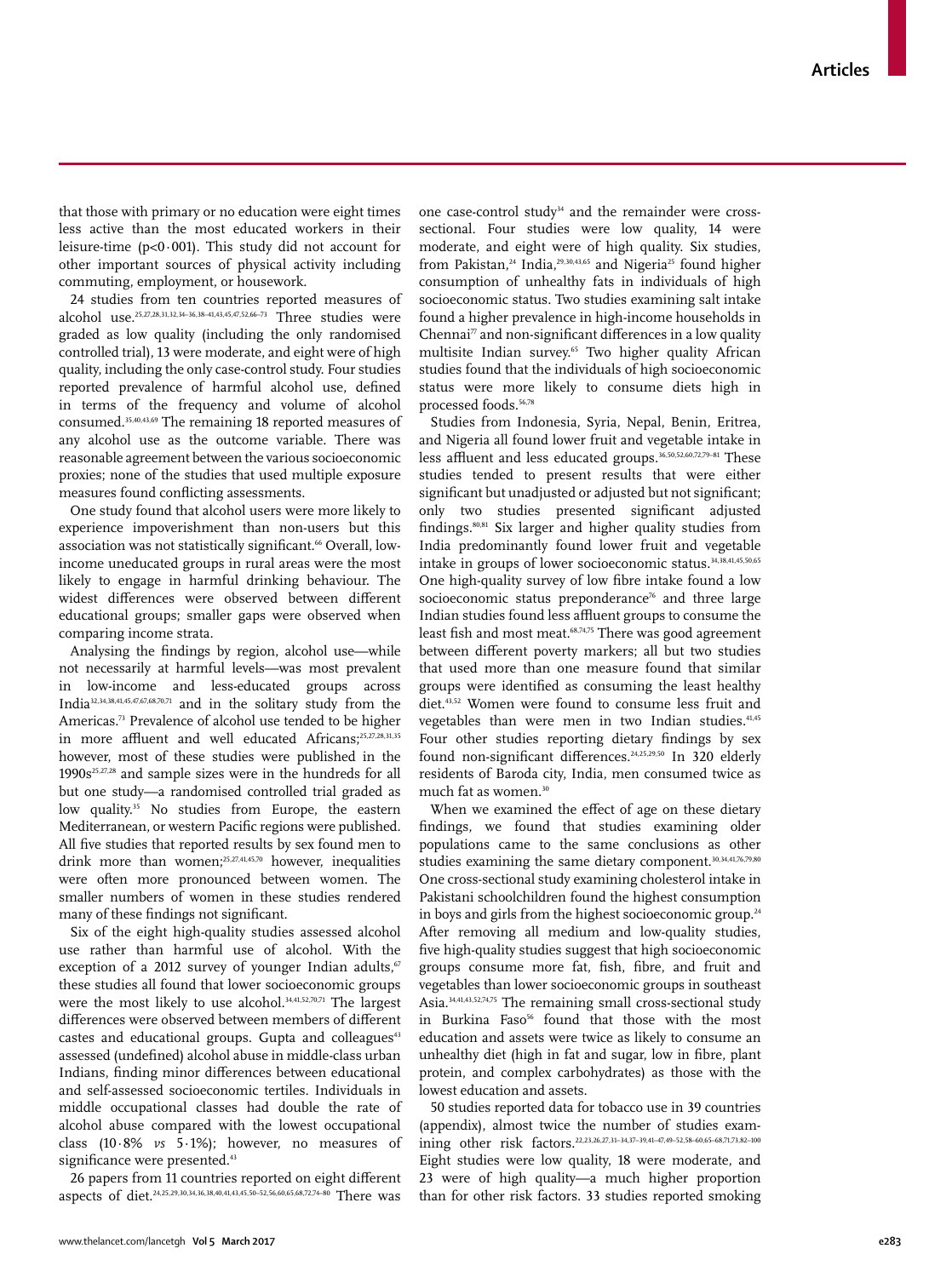

*Figure 3:* **Number of studies for each risk factor showing the socioeconomic group with the highest risk**

as an outcome variable using a range of definitions,<sup>23,26,27,31,32,37–39,41,42,45,50–52,60,68,73,83,91,93–97,99,100</sup> two reported hardcore smoking (very low chances of ever quitting),<sup>22,88,101</sup> two reported quitting, 87,98 and one study each was included on use of manipuri,<sup>33</sup> betel quid,<sup>90</sup> and the likelihood of smokers experiencing financial distress.<sup>66</sup>

The popularity of chewing versus smoking tobacco varied by setting, but women were more likely to chew tobacco than smoke.<sup>84,89</sup> Although levels of smoking and chewing were broadly commensurate within populations, socioeconomic inequalities were more pronounced with smoking. Jena and colleagues<sup>88</sup> found an adjusted but non-significant higher prevalence of hardcore smoking in well educated individuals in a large nationally representative Indian sample.<sup>88</sup> Illiterate individuals and those who were poorly educated were more likely to smoke manipuri<sup>33</sup> and betel quid,<sup>90</sup> and less likely to quit all forms of tobacco.<sup>87,98</sup>

One moderate quality survey of 233 young Keralan men found a significantly higher prevalence of tobacco use in middle-class students, adjusting for age and other confounders.<sup>86</sup> The remaining 49 studies found tobacco use, in all forms, to be more prevalent in low socioeconomic groups than in high socioeconomic groups, including 17 studies presenting statistically significant adjusted results from 18 different countries.<sup>23,26,41–43,46,47,58,67,71,82,83,89,94,97–99</sup>

The finding that low socioeconomic groups were more likely to use tobacco than high socioeconomic groups was the same in every geographical region. Studies that examined older populations came to the same conclusions.34,47,92 Two studies examined tobacco use in young adults, both from southern India; Lal and Nair's subanalysis<sup>86</sup> of Keralan data from the Global Adult Tobacco Survey, which has been previously mentioned, uniquely found higher tobacco usage in 233 highly educated and middle socioeconomic status men aged 15–24 years. Samuel and colleagues found the highest usage in the poorest and least educated 26–32 year olds in a cross sectional survey of 2218 26–32 year olds living in south India.<sup>67</sup>

Differences between educational groups were larger than differences between castes and income or wealth strata.26,43,45,71 Neufeld and colleagues found that measures of caste and state-defined poverty were associated with wider inequalities for chewing tobacco than cigarette use. $71$  All 15 studies that stratified prevalence by sex found men to smoke more than women, often by a large margin.<sup>23,26,27,41,42,44-46,50,58,83-85,89,96</sup> Removing all low and moderate quality studies did not change the findings. Among the 24 high-quality studies, education remained the strongest predictor of betel quid and tobacco use. Those with no formal education were between 1·75 and 6·50 times more likely to smoke than those with at least a secondary education.<sup>26,34,42,46,67,83</sup> Low income, caste, and socioeconomic status were associated with a tobacco use prevalence roughly twice that of high-status groups.

Overall, low socioeconomic groups in most of the LLMICs in which evidence was available were more likely to use tobacco and alcohol, and to consume less fruit, vegetables, fish, and fibre, and more meat than high socioeconomic groups. High socioeconomic status groups tended to have higher levels of physical inactivity and consume more fats, salt, and processed foods than low socioeconomic groups (figure 3). While the included studies presented clear patterns for tobacco use and physical activity, heterogeneity between dietary outcome measures and a paucity of evidence around harmful alcohol use limit the certainty of these findings.

#### **Discussion**

This systematic review identifies broad trends in global behavioural risk factors for non-communicable diseases, finding that low socioeconomic groups in many countries are more likely to drink alcohol, use tobacco, and consume insufficient fruit and vegetables than are high socioeconomic groups. High socioeconomic groups tend to be more inactive and consume more fats, salt, and processed food.

This systematic review is the first to examine the socioeconomic distribution of all four major behavioural risk factors within LLMICs. Our findings substantially augment the scant evidence from previous LLMIC-based reviews on individual risk factors; Ciapponi and colleagues<sup>12</sup> showed a significant income gradient for tobacco use but their focus on income only excluded many of the studies included in our systematic review. With the use of a broad range of socioeconomic indicators, we found significant differences between castes, classes, sexes, and occupational groups with the widest differences observed across educational strata.

Our tobacco findings mirror the well established inequalities from high-income countries, where low-income groups are the most likely to smoke, start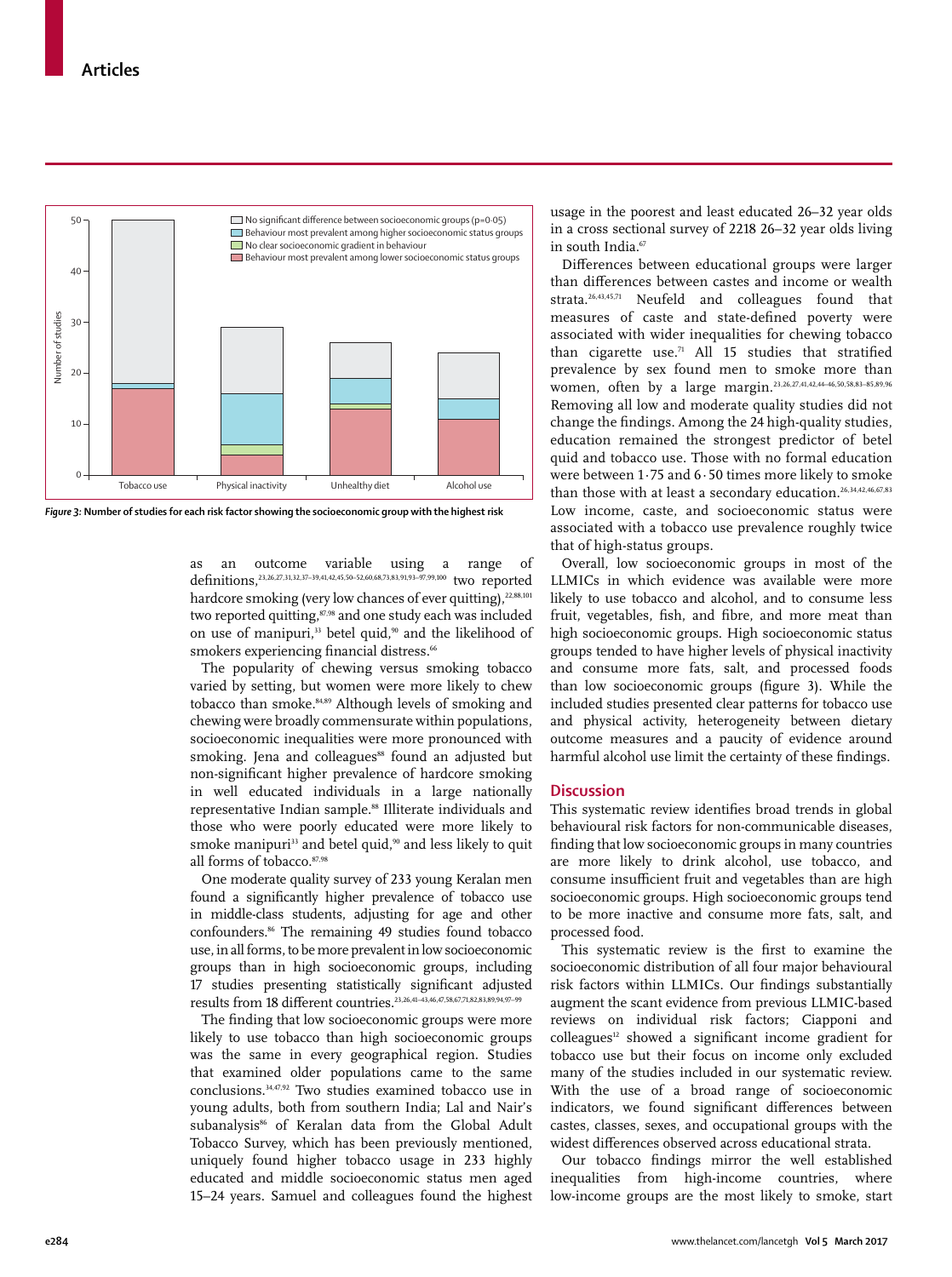smoking earlier, consume more tobacco, quit less successfully, experience more adverse health effects, and die at a younger age than affluent groups.<sup>23,102-105</sup> The last study to examine socioeconomic status and tobacco in LMICs was performed by Blakely and colleagues in 2005.11 They found that low-income groups from 11 LMIC WHO subregions had a marginally higher prevalence of tobacco use and lower use of alcohol than did higherincome groups.11 Most studies included in our systematic review used direct surveys, whereas Blakely and colleagues relied on estimates of consumption derived from household economic data.<sup>11</sup> Evidence summarised in the Global Alcohol Report also suggests that abstinence is more common in low-income groups and that alcoholrelated harm is more prevalent in low socioeconomic groups than in high-income groups; however, these data are mainly drawn from high-income countries.106,107 Our findings suggest that alcohol use and harmful alcohol use tend to be most prevalent in low socioeconomic groups. We note that data for harmful alcohol use were lacking from 79 of 84 LLMICs and the few existing African studies are of low quality. There is an urgent need to quantify the burden of risky alcohol use in LLMICS.

Our dietary findings complement studies from highincome countries that have consistently found a positive association between socioeconomic status and consumption of fruit, vegetables, fibre, and fish.<sup>108-114</sup> Whereas low socioeconomic status groups in highincome settings tend to consume higher levels of salt and processed food,<sup>111,115</sup> we found the opposite in LLMICs, but there was a conspicuous absence of studies on salt intake given the impact of this dietary risk factor.1 Our fi ndings corroborate those of Mayén and colleagues<sup>116</sup> who found higher consumption of all foods except fibre in high socioeconomic status groups in their systematic review of dietary patterns in LMICs; however, three quarters of their included studies were from upper-middle-income countries.

Our finding that rural high socioeconomic status groups tend to be the most physically inactive departs from the experience of high-income countries.117–120 A possible explanation is that rural low socioeconomic status groups tend to work in physically demanding occupations in LLMICs.121 In cities, this association was reversed and evidence from China suggests that low socioeconomic status migrants take up less physically demanding jobs when they move to cities.<sup>122</sup> If cities truly attenuate the socioeconomic gradient in occupational activity, then leisure-time physical activity might be proportionally more important as an explanatory variable. Reddy and colleagues found that higher socioeconomic status Indian groups engaged in more leisure-time physical activity than low socioeconomic status groups in urban areas.<sup>46</sup> A large systematic review from mainly high-income countries has shown that leisure activity is associated with larger health gains than occupational activity.<sup>123</sup> Our findings highlight the need for more research in LLMICs to explore the health effects of various domains of physical activity on different socioeconomic groups in rural and urban settings.

This systematic review was done in line with PRISMA and Cochrane guidance, following a registered protocol and assessing risk of bias using well established criteria. The bidirectional association between socioeconomic status and health is widely averred but infrequently assessed within LLMICs.<sup>11,124-128</sup> To our knowledge, this is the first systematic review to explore intranational socioeconomic patterning of behavioural risk factors in these countries and the first study to report that increasing wealth and education are associated with physical inactivity and increasing consumption of fats, salt, and processed food in a number of LLMICs. Our work demonstrates important associations and emphasises the importance of context; trends vary by region, sex, urbanicity, and exposure. Most included studies were moderate to high quality and almost invariably used a cross-sectional, survey-based approach.

Our method was designed to capture all studies on socioeconomic status and non-communicable disease behavioural risk factors. As a result, our findings are extremely heterogeneous and require careful interpretation. We treated the highest and lowest groupings of each exposure (eg, education, income, or social class) as if they were interchangeable even though each study tended to use a unique definition, cutoff, and study population. This allowed us to identify broad trends for future research to examine in detail; however, it meant that our findings should not be seen as definitive. The large amount of data also prevented us from presenting deep analysis of each risk factor in this systematic review; however, our comprehensive data extraction and presentation of all original data and subgroup descriptors in the appendix allows further study to build upon this initial global assessment. The heterogeneity in outcome measures for each risk factor limits the ability of any systematic review to synthesise findings cleanly, and the surfeit of smoking and alcohol definitions is especially noteworthy given the relative homogeneity of the products. A further source of bias was a dependence on survey instruments rather than objective measurements to establish tobacco use, alcohol use, diet, and physical activity between the studies. Survey responses are not very reliable and socioeconomic differences in recall bias might affect observed gradients in behaviour.

Use of the 2013 World Bank classification of income excluded countries that have only recently been reclassified as upper-middle-income; however, our focus on countries that are currently low-income enhances the usefulness of this systematic review as development agencies are moving away from upper-middle-income settings.<sup>129</sup> Because of resource constraints, we were unable to perform a duplicate screen and data extraction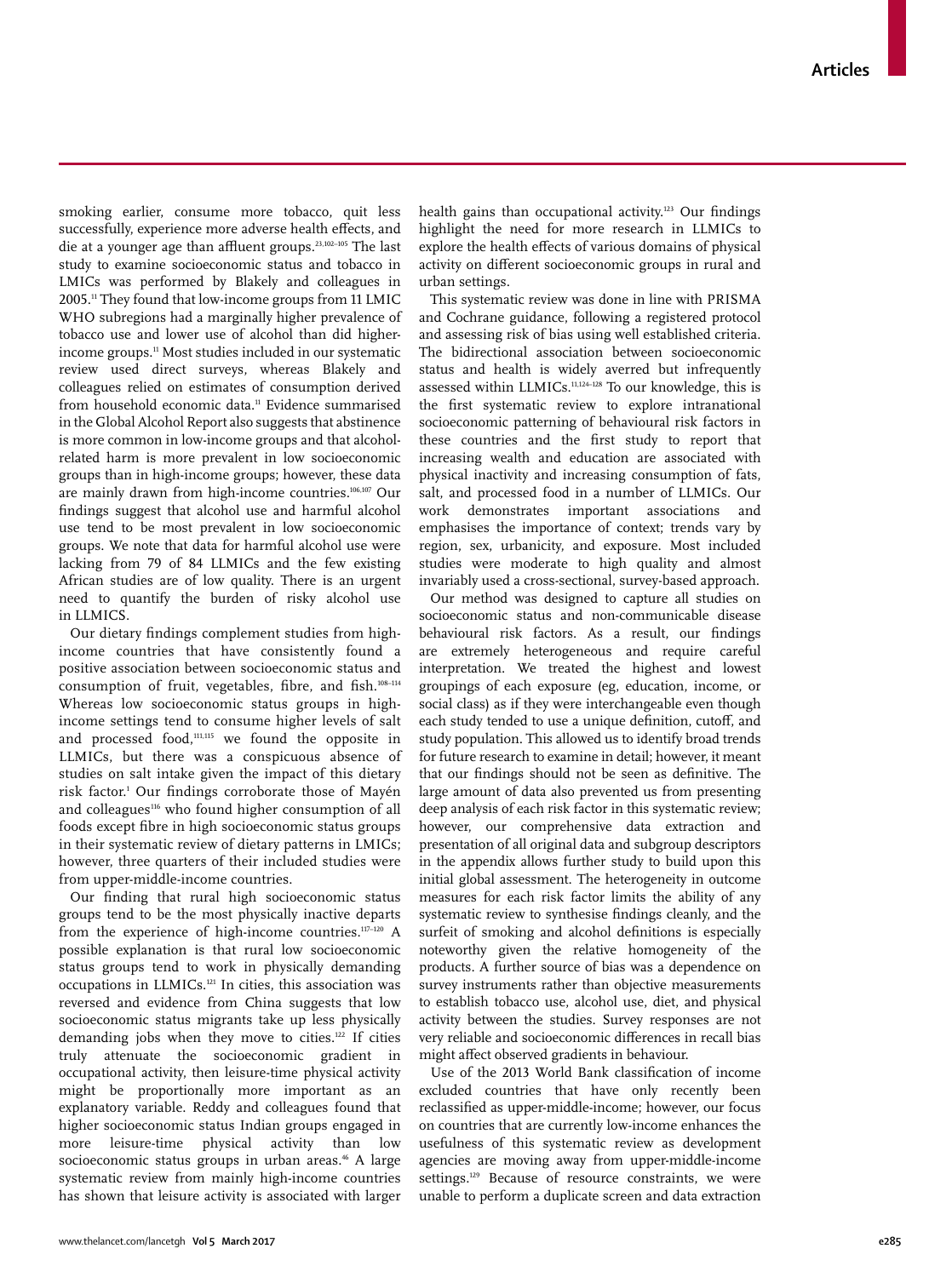for every record. Our high levels of agreement at each stage, including perfect agreement in triple-checked data extraction samples, provide reassurance that this systematic review includes all relevant data.

In view of the broad scope of this systematic review, the fact that over half of the countries classed as low-income or lower-middle-income were not represented in our search results is striking. Almost half of the included studies relate to India, and the evidence from the Americas, the eastern Mediterranean, and Europe is relatively scant. The fact that so many LLMICs were not represented is a major finding, but also a weakness in itself; the excellent evidence from India is not generalisable to all low socioeconomic groups in LLMICs and research is needed to explore whether the patterns we identify hold true in countries where surveillance is non-existent.

Of the 47 publicly available LLMIC-based WHO STEPS surveys,<sup>130</sup> only five present behavioural risk factors stratified by any marker of socioeconomic status.<sup>35-39</sup> All STEPS reports should make these routinely collected data publicly available.

Our findings provide an overview of the current evidence, underlining intranational trends and data gaps. Policy makers and national development agencies working in the countries where 82% of premature deaths occur should review the evidence relevant to their setting and consider whether their current non-communicable disease prevention strategies are appropriate. Where low socioeconomic status correlates with non-communicable disease risk factors, governments can use development funds to simultaneously improve literacy, living standards, and income alongside health. The definitions used to identify behavioural risk factors are inconsistent, and data are not available for most LLMICs. Rectification of these issues, with surveillance reporting risk factors stratified by socioeconomic status, is an obvious research priority. Nevertheless, this should not delay action in the countries where data exist.

#### **Contributors**

BM, KW, and NT conceived the research project, coordinated the contributors, and revised drafts of the manuscript. LA selected the studies, designed and executed the analyses, interpreted the findings, wrote the first draft, revised subsequent drafts, and prepared the manuscript. JW, NT, and KW contributed to analysis design, study selection, data extraction, and data analysis. CF revised drafts of the report and contributed to the data analysis. NR developed the search strategy, searched the databases, and contributed to the revision of subsequent drafts.

#### **Declaration of interests**

We declare no competing interests. The authors alone are responsible for the views expressed in this article and they do not necessarily represent the views, decisions, or policies of the institutions with which they are affiliated.

#### **Acknowledgments**

This study was funded and commissioned by WHO. NT (grant number 006/P&C/CORE/2013/OXFSTATS), KW (grant number 006/P&C/ CORE/2013/OXFSTATS), and CF (006/PSS/CORE/2016/OXFORD) received funding from the British Heart Foundation. JW is a DPhil student receiving funding from the Nuffield Department of Population Health, University of Oxford. NR is employed by the Bodleian Health Care Libraries.

- **References** 1 Institute for Health Metrics and Evaluation. Global Burden of Disease data visualizations 2015. http://vizhub.healthdata.org/gbdcompare/ (accessed July 30, 2015).
- Horton R. Offline: Chronic diseases—the social justice issue of our time. *Lancet* 2015; **386:** 2378.
- 3 WHO. Noncommunicable disease fact sheet. http://www.who.int/ mediacentre/factsheets/fs355/en/ (accessed July 30, 2015).
- 4 UN General Assembley Resolution. Resolution 70/1. Transforming our world: the 2030 Agenda for Sustainable Development. A/ Res/70/1. New York: United Nations General Assembley, 2015.
- 5 United Nations General Assembley. RES/66/2. Political declaration of the high-level meeting of the General Assembly on the prevention and control of non-communicable diseases Resolutions adopted by the General Assembly at its 66th session. New York: United Nations General Assembley, 2011.
- 6 WHO. 2008–2013 action plan for the global strategy for the prevention and control of noncommunicable diseases. Geneva: WHO, 2009.
- 7 WHO. Global action plan for the prevention and control of noncommunicable diseases 2013–2020. Geneva: WHO, 2013.
- 8 World Health Organization Global Coordination Mechanism on non-communicable diseases. Report of the first dialogue convened by the World Health Organization Global Coordination mechanism on noncommunicable diseases. Geneva: WHO, 2015.
- WHO. Global status report on noncommunicable diseases. Geneva: WHO, 2014.
- 10 United Nations General Assembley. Political declaration of the high-level meeting of the general assembly on the prevention and control of non-communicable diseases. New York: United Nations, 2011.
- 11 Blakely T, Hales S, Kieft C, Wilson N, Woodward A. The global distribution of risk factors by poverty level. *Bull World Health Organ* 2005; **83:** 118–26.
- 12 Ciapponi A. Systematic review of the link between tobacco and poverty. Geneva: WHO, 2011.
- 13 Hosseinpoor AR, Bergen N, Kunst A, et al. Socioeconomic inequalities in risk factors for non communicable diseases in low-income and middle-income countries: results from the World Health Survey. *BMC Public Health* 2012; **12:** 1.
- 14 Allen L, Cobiac L, Townsend N. Quantifying the global distribution of premature mortality from non-communicable diseases. *J Public Health* (in press).
- 15 Moher D, Liberati A, Tetzlaff J, Altman DG. Preferred reporting items for systematic reviews and meta-analyses: the PRISMA statement. *Ann Intern Med* 2009; **151:** 264–69.
- World Bank. Country and lending groups: analytic classifications 2016. http://data.worldbank.org/about/country-and-lendinggroups (accessed July 30, 2015).
- 17 WHO. Noncommunicable diseases fact sheet. Geneva: World Health Organization, 2013.
- 18 Fleiss JL, Levin B, Paik MC. The measurement of interrater agreement, in statistical methods for rates and proportions, 3rd edn. Hoboken, NJ: John Wiley & Sons, 2003.
- 19 Cochrane Effective Practice and Organisation of Care Group. Data collection checklist. 2015. http://epoc.cochrane.org/sites/ epoc.cochrane.org/files/uploads/datacollectionchecklist.pdf (accessed July 30, 2015).
- 20 Wells G, Shea B, O'connell D, et al. The Newcastle-Ottawa Scale (NOS) for assessing the quality of nonrandomised studies in meta-analyses. Montreal: McGill University, 2000.
- 21 Higgins JP, Green S. Cochrane handbook for systematic reviews of interventions. New Jersey: Wiley Online Library, 2008.
- 22 Kishore J, Jena PK, Bandyopadhyay C, Swain M, Das S, Banerjee I. Hardcore smoking in three south-east Asian countries: results from the Global Adult Tobacco Survey. *Asian Pac J Cancer Prev* 2013; **14:** 625–30.
- 23 Hosseinpoor AR, Parker LA, Tursan d'Espaignet E, Chatterji S. Socioeconomic inequality in smoking in low-income and middle-income countries: results from the World Health Survey. *PLoS One* 2012; **7:** e42843.
- 24 Badruddin S, Molla A, Khurshid M, Vaz S, Hassanali S. Cardiovascular risk factors in school children from low middle income families in Karachi, Pakistan. *J Pak Med Assoc* 1994; **44:** 106–12.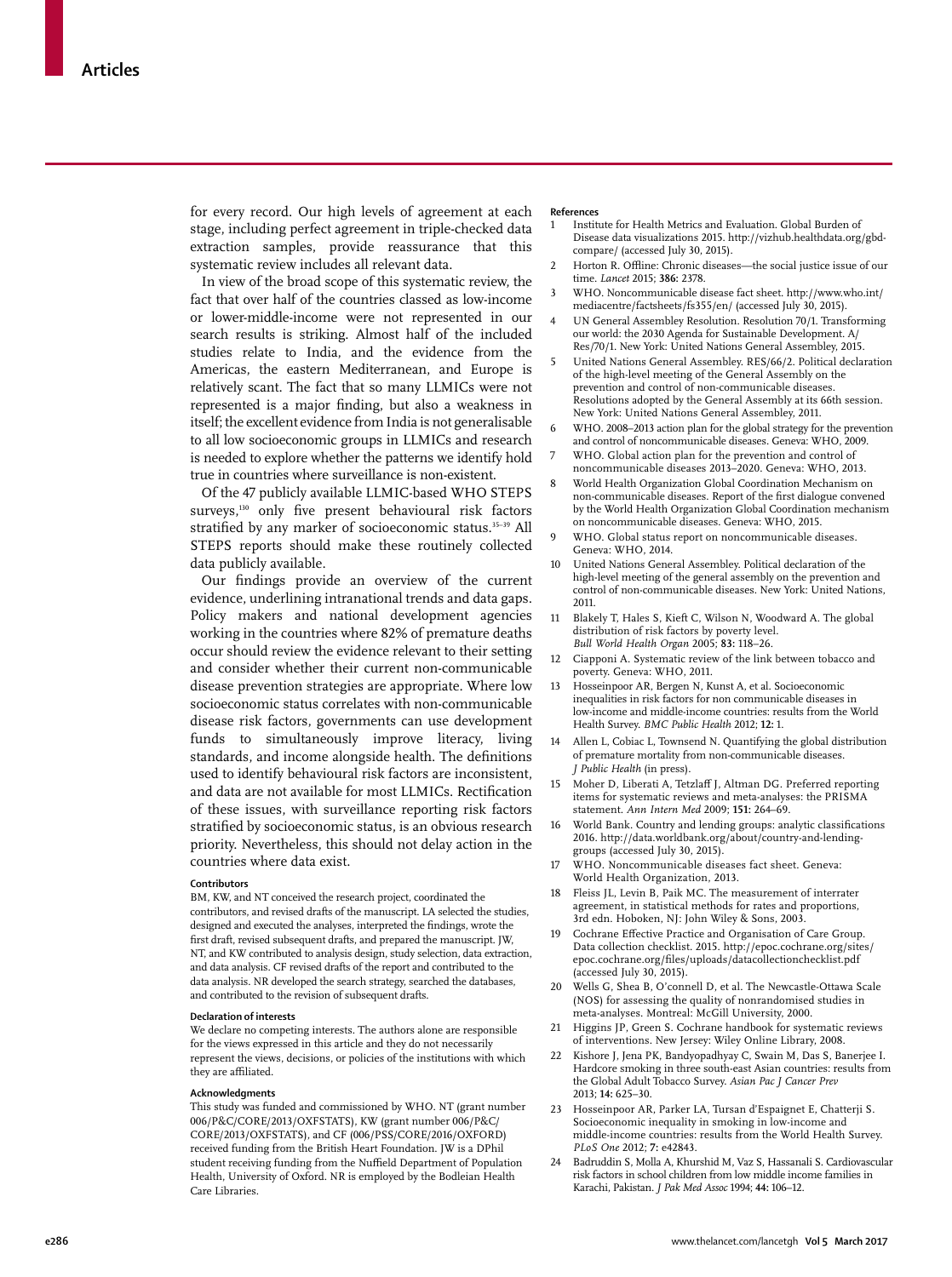- 25 Bunker CH, Ukoli FA, Okoro FI, et al. Correlates of serum lipids in a lean black population. *Atherosclerosis* 1996; **123:** 215–25.
- 26 Narayan KV, Chadha S, Hanson R, et al. Prevalence and patterns of smoking in Delhi: cross sectional study. *BMJ* 1996; **312:** 1576–79.
- 27 Taylor O, Oyediran O, Bamgboye A, Afolabi B, Osuntokun B. Profile of some risk factors for coronary heart disease in a developing country: Nigeria. *Afr J Med Med Sci* 1996; **25:** 341–46.
- Rahlenbeck S, Gebre-Yohannes A. Cardiovascular risk factors in ethiopian medical students. *Ann Biol Clin (Paris)* 1997; **56:** 705–09 (in French).
- 29 Singh RB, Niaz MA, Thakur AS, Janus ED, Moshiri M. Social class and coronary artery disease in a urban population of North India in the Indian Lifestyle and Heart Study. *Int J Cardiol* 1998; **64:** 195–203.
- Mehta P, Shringarpure B. Diet nutrition and health profile of elderly population of urban Baroda. *Indian J Public Health* 1999; **44:** 124–28.
- 31 Sossa C, Delisle H, Agueh V, Sodjinou R, Ntandou G, Makoutode M. Lifestyle and dietary factors associated with the evolution of cardiometabolic risk over four years in west-African adults: the Benin study. *J Obes* 2013; **2013:** 298024.
- 32 Deepa M, Anjana RM, Manjula D, Narayan KV, Mohan V. Convergence of prevalence rates of diabetes and cardiometabolic risk factors in middle and low income groups in urban India: 10-year follow-up of the Chennai Urban Population Study. *J Diabetes Sci Technol* 2011; **5:** 918–27.
- 33 Channa NA, Khan A. Hazards of Mainpuri chewing in Hyderabad and adjoining areas, Pakistan. *RMJ* 2014; **39:** 216–19.
- 34 Hashibe M, Jacob BJ, Thomas G, et al. Socioeconomic status, lifestyle factors and oral premalignant lesions. *Oral Oncol* 2003; **39:** 664–71.
- 35 Cubbins LA, Kasprzyk D, Montano D, Jordan LP, Woelk G. Alcohol use and abuse among rural Zimbabwean adults: a test of a community-level intervention. *Drug Alcohol Depend* 2012; **124:** 333–39.
- 36 WHO. WHO STEPS Survey: Eritrea. Geneva: World Health Organization, 2004.
- 37 WHO. WHO STEPS Survey: Cote d'Iviore. Geneva: World Health Organization, 2005.
- 38 WHO. WHO STEPS Survey: India. Geneva: World Health Organization, 2007.
- 39 WHO. WHO STEPS Survey: Zambia. Geneva: World Health Organization, 2008.
- 40 WHO. WHO STEPS Survey: Togo. Geneva: World Health Organization, 2010.
- 41 Kinra S, Bowen LJ, Lyngdoh T, et al. Sociodemographic patterning of non-communicable disease risk factors in rural India: a cross sectional study. *BMJ* 2010; **341:** c4974.
- 42 Gupta R, Gupta V, Sarna M, Prakash H, Rastogi S, Gupta K. Serial epidemiological surveys in an urban Indian population demonstrate increasing coronary risk factors among the lower socioeconomic strata. *J Assoc Physicians India* 2003; **51:** 470–78.
- 43 Gupta R, Deedwania PC, Sharma K, et al. Association of educational, occupational and socioeconomic status with cardiovascular risk factors in Asian Indians: a cross-sectional study. *PLoS One* 2012; **7:** e44098.
- Singh R, Sharma J, Rastogi V, et al. Social class and coronary disease in a rural population of north India. *Eur Heart J* 1997; **18:** 588–95.
- 45 Zaman MJ, Patel A, Jan S, et al. Socio-economic distribution of cardiovascular risk factors and knowledge in rural India. *Int J Epidemiol* 2012; **41:** 1302–14.
- 46 Reddy KS, Prabhakaran D, Jeemon P, et al. Educational status and cardiovascular risk profile in Indians. Proc Natl Acad Sci USA 2007; **104:** 16263–68.
- Kar S, Thakur J, Virdi N, Jain S, Kumar R. Risk factors for cardiovascular diseases: is the social gradient reversing in northern India? *Natl Med J India* 2010; **23:** 206–09.
- Anjana RM, Pradeepa R, Das AK, et al. Physical activity and inactivity patterns in India—results from the ICMR-INDIAB study (phase-1)[ICMR-INDIAB-5]. *Int J Behav Nutr Phys Act* 2014; **11:** 26.
- 49 Safraj S, Anish T, Vijayakumar K, Kutty VR, Soman CR. Socioeconomic position and prevalence of self-reported diabetes in rural Kerala, India results from the PROLIFE study. *Asia Pac J Public Health* 2012; **24:** 480–86.
- 50 Dewi FS, Stenlund H, Ohman A, Hakimi M, Weinehall L. Mobilising a disadvantaged community for a cardiovascular intervention: designing PRORIVA in Yogyakarta, Indonesia. *Glob Health Action* 2010; published online July 13. DOI:10.3402/gha.v3i0.4661.
- 51 Mumu S, Saleh F, Ara F, Afnan F, Ali L. Non-adherence to life-style modification and its factors among type 2 diabetic patients. *Indian J Public Health* 2014; **58:** 40.
- 52 Dhungana RR, Devkota S, Khanal MK, et al. Prevalence of cardiovascular health risk behaviors in a remote rural community of Sindhuli district, Nepal. *BMC Cardiovasc Disord* 2014; **14:** 92.
- 53 Vaidya A, Krettek A. Physical activity level and its sociodemographic correlates in a peri-urban Nepalese population: a cross-sectional study from the Jhaukhel-Duwakot health demographic surveillance site. *Int J Behav Nutr Phys Act* 2014; **11:** 39.
- 54 Katulanda P, Jayawardana R, Ranasinghe P, Rezvi Sheriff M, Matthews DR. Physical activity patterns and correlates among adults from a developing country: the Sri Lanka diabetes and cardiovascular study. *Public Health Nutr* 2013; **16:** 1684–92.
- 55 Oyewole OO, Odusan O, Oritogun KS, Idowu AO. Physical activity among type-2 diabetic adult Nigerians. *Ann Afr Med* 2014; **13:** 189.
- 56 Zeba AN, Delisle HF, Renier G. Dietary patterns and physical inactivity, two contributing factors to the double burden of malnutrition among adults in Burkina Faso, west Africa. *J Nutr Sci* 2014; **3:** e50.
- 57 Trinh OTH, Nguyen ND, Dibley MJ, Phongsavan P, Bauman AE. The prevalence and correlates of physical inactivity among adults in Ho Chi Minh City. *BMC Public Health* 2008; **8:** 204.
- 58 Hosey GM, Samo M, Gregg EW, Padden D, Bibb SG. Socioeconomic and demographic predictors of selected cardiovascular risk factors among adults living in Pohnpei, Federated States of Micronesia. *BMC Public Health* 2014; **14:** 895.
- Abd-Elhady AS, El-Sadek A. degree of compliance towards therapeutic tasks among diabetic patients attending a health insurance setting in Cairo. *Egypt J Hosp Med* 2007; **27:** 234–44.
- 60 Al Ali R, Rastam S, Fouad FM, Mzayek F, Maziak W. Modifiable cardiovascular risk factors among adults in Aleppo, Syria. *Int J Public Health* 2011; **56:** 653–62.
- 61 Anjana RM, Ranjani H, Unnikrishnan R, Weber MB, Mohan V, Narayan KM. Exercise patterns and behaviour in Asian Indians: data from the baseline survey of the Diabetes Community Lifestyle Improvement Program (D-CLIP). *Diabetes Res Clin Pract* 2015; **107:** 77–84.
- 62 Booth ML, Ainsworth BE, Pratt M, et al. International physical activity questionnaire: 12-country reliability and validity. *Med Sci Sports Exerc* 2003; **35:** 1396.
- WHO. Global physical activity questionnaire (GPAQ) analysis guide. Geneva: World Health Organization, 2012.
- WHO. Global Recommendations on physical activity for health: 18–64 years old. Geneva: WHO, 2011.
- 65 Singh RB, Beegom R, Verma SP, et al. Association of dietary factors and other coronary risk factors with social class in women in fi ve Indian cities. *Asia Pac J Clin Nutr* 2000; **9:** 298–302.
- 66 Bonu S, Rani M, Peters DH, Jha P, Nguyen SN. Does use of tobacco or alcohol contribute to impoverishment from hospitalization costs in India? *Health Policy Plan* 2005; **20:** 41–49.
- 67 Samuel P, Antonisamy B, Raghupathy P, Richard J, Fall CH. Socio-economic status and cardiovascular risk factors in rural and urban areas of Vellore, Tamilnadu, south India. *Int J Epidemiol* 2012; **41:** 1315–27.
- 68 Menon J, Vijayakumar N, Joseph JK, et al. Below the poverty line and non-communicable diseases in Kerala: the Epidemiology of Non-communicable Diseases in Rural Areas (ENDIRA) study. *Int J Cardiol* 2015; **187:** 519–24.
- 69 Pillai A, Nayak MB, Greenfield TK, Bond JC, Nadkarni A, Patel V. Patterns of alcohol use, their correlates, and impact in male drinkers: a population-based survey from Goa, India. *Soc Psychiatry Psychiatr Epidemiol* 2013; **48:** 275–82.
- 70 Subramanian S, Nandy S, Irving M, Gordon D, Smith GD. Role of socioeconomic markers and state prohibition policy in predicting alcohol consumption among men and women in India: a multilevel statistical analysis. *Bull World Health Organ* 2005; **83:** 829–36.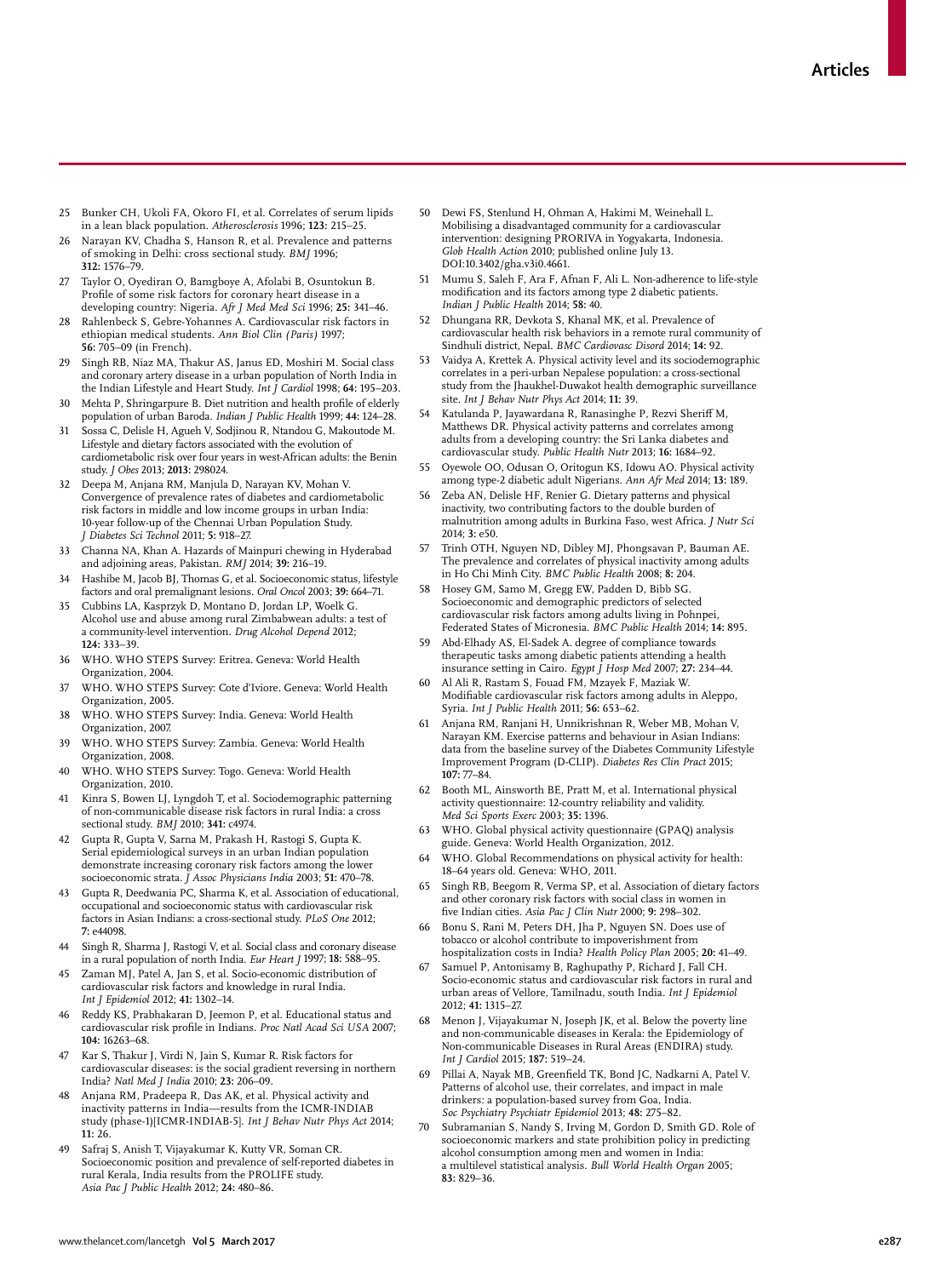- 71 Neufeld KJ, Peters DH, Rani M, Bonu S, Brooner RK. Regular use of alcohol and tobacco in India and its association with age, gender, and poverty. *Drug Alcohol Depend* 2005; **77:** 283–91.
- 72 Houehanou YC, Lacroix P, Mizehoun GC, Preux PM, Marin B, Houinato DS. Magnitude of cardiovascular risk factors in rural and urban areas in Benin: findings from a nationwide steps survey. *PLoS One* 2015; **10:** e0126441.
- 73 Laux TS, Bert PJ, González M, Unruh M, Aragon A, Lacourt CT. Prevalence of obesity, tobacco use, and alcohol consumption by socioeconomic status among six communities in Nicaragua. *Rev Panam Salud Publica* 2012; **32:** 217–25.
- 74 Agrawal S, Millett C, Subramanian S, Ebrahim S. Frequency of Fish Intake and Diabetes among Adult Indians. *J Am Coll Nutr* 2014b; **33:** 215–30.
- 75 Agrawal S, Millett CJ, Dhillon PK, Subramanian S, Ebrahim S. Type of vegetarian diet, obesity and diabetes in adult Indian population. *Nutr J* 2014a; **13:** 89.
- 76 Ganesan S, Raman R, Kulothungan V, Sharma T. Influence of dietary–fibre intake on diabetes and diabetic retinopathy: Sankara Nethralaya—diabetic retinopathy epidemiology and molecular genetic study (report 26). *Clin Exp Ophthalmol* 2012; **40:** 288–94.
- 77 Radhika G, Sathya R, Sudha V, Ganesan A, Mohan V. Dietary salt intake and hypertension in an urban south Indian population— [CURES-53]. *J Assoc Physicians India* 2007; **55:** 405–11.
- Babalola D, Makinde Y, Afodu J. Nutrition transition and indicators of hypertension among farming households in nigeria: evidence from ikenne local government area of ogun state. *Can J Pure App Sci*  2009; **5:** 1349–53.
- 79 Delisle H, Ntandou-Bouzitou G, Agueh V, Sodjinou R, Fayomi B. Urbanisation, nutrition transition and cardiometabolic risk: the Benin study. *Br J Nutr* 2012; **107:** 1534–44.
- 80 Nwamarah JU, Otitoju GTO. Fruit and vegetable consumption pattern and health challenges of elderly ( $\geq 60$  years) staff in the University of Nigeria, Nsukka and Enugu campuses: a case study. *Pak J Nutr* 2014; **13:** 626–30.
- 81 Delisle H, Agueh V, Fayomi B. Partnership research on nutrition transition and chronic diseases in West Africa—trends, outcomes and impacts. *BMC Int Health Hum Rights* 2011; **11** (suppl 2)**:** S10.
- 82 Jindal S, Aggarwal A, Chaudhry K, et al. Tobacco smoking in India: prevalence, quit-rates and respiratory morbidity. *Indian J Chest Dis Allied Sci* 2006; **48:** 37.
- 83 Corsi DJ, Subramanian SV, Lear SA, et al. Tobacco use, smoking quit rates, and socioeconomic patterning among men and women: a cross-sectional survey in rural Andhra Pradesh, India. *Eur J Prev Cardiol* 2014; **21:** 1308–18.
- 84 Dixit AM, Jain PK, Agarwal R, Gupta S, Shukla SK, Rani V. Prevalence and pattern of tobacco use in rural community of Jaipur, Rajasthan (India): a cross sectional study. *Natl J Commun Med* 2015; **6:** 16–20.
- 85 Singh RB, Singh S, Chattopadhya P, et al. Tobacco consumption in relation to causes of death in an urban population of north India. *Int J Chron Obstruct Pulmon Dis* 2007; **2:** 177.
- 86 Lal P, Nair S. Socio-economic influence on tobacco use among male youth in Kerala. *Health Popul Perspect Issues* 2012; **35:** 47–60.
- 87 Gupta R, Sharma KK, Gupta BK, Gupta A, Gupta RR, Deedwania PC. Educational status-related disparities in awareness, treatment and control of cardiovascular risk factors in India. *Heart Asia* 2015; **7:** 1–6.
- 88 Jena PK, Kishore J. Prevalence and correlates of hardcore smoking in India. *Res Rev J Med* 2012; **2:** 16–24.
- 89 Rani M, Bonu S, Jha P, Nguyen S, Jamjoum L. Tobacco use in India: prevalence and predictors of smoking and chewing in a national cross sectional household survey. *Tob Control* 2003; **12:** e4.
- 90 Heck JE, Marcotte EL, Argos M, et al. Betel quid chewing in rural Bangladesh: prevalence, predictors and relationship to blood pressure. *Int J Epidemiol* 2012; **41:** 462–71.
- 91 Goon S, Bipasha MS. Prevalence and pattern of smoking among bus drivers of Dhaka, Bangladesh. *Tob Use Insights* 2014; **7:** 21–25.
- 92 Zaman MM, Bhuiyan MR, Huq SM, Rahman MM, Sinha DN, Fernando T. Dual use of tobacco among Bangladeshi men. *Indian J Cancer* 2014; **51** (suppl 1)**:** S46–49.
- 93 Chawla R, Sathian B, Mehra A, Kiyawat V, Garg A, Sharma K. Awareness and assessment of risk factors for lung cancer in residents of Pokhara valley, Nepal. *Asian Pac J Cancer Prev* 2010; **11:** 1789–93.
- 94 Bovet P, Ross AG, Gervasoni J-P, et al. Distribution of blood pressure, body mass index and smoking habits in the urban population of Dar es Salaam, Tanzania, and associations with socioeconomic status. *Int J Epidemiol* 2002; **31:** 240–47.
- 95 Kebede Y. Cigarette smoking and khat chewing among university instructors in Ethiopia. *East Afr Med J* 2002; **79:** 274–78.
- 96 Owusu-Dabo E, Lewis S, McNeill A, Gilmore A, Britton J. Smoking uptake and prevalence in Ghana. *Tob Control* 2009; **18:** 365–70.
- 97 Minh H, Byass P, Dao LH, Nguyen T, Wall S. Risk factors for chronic disease among rural Vietnamese adults and the association of these factors with sociodemographic variables: findings from the WHO STEPS survey in rural Vietnam, 2005. *Prev Chronic Dis* 2007; **4:** A22.
- 98 Tonstad S, Job JS, Batech M, Yel D, Kheam T, Singh PN. Adult tobacco cessation in Cambodia: I. Determinants of quitting tobacco use. *Asia Pac J Public Health* 2013; **25** (5 suppl)**:** 10S–19S.
- 99 Ahmad K, Jafary F, Jehan I, et al. Prevalence and predictors of smoking in Pakistan: results of the National Health Survey of Pakistan. *Eur J Cardiovasc Prev Rehabil* 2005; **12:** 203–08.
- 100 Ali S, Sathiakumar N, Delzell E. Prevalence and socio-demographic factors associated with tobacco smoking among adult males in rural Sindh, Pakistan. *Southeast Asian J Trop Med Public Health* 2006; **37:** 1054–60.
- 101 Emery S, Gilpin EA, Ake C, Farkas AJ, Pierce JP. Characterizing and identifying" hard-core" smokers: implications for further reducing smoking prevalence. *Am J Public Health* 2000; **90:** 387.
- 102 Lynch JW, Kaplan GA, Salonen JT. Why do poor people behave poorly? Variation in adult health behaviours and psychosocial characteristics by stages of the socioeconomic lifecourse. *Soc Sci Med* 1997**; 44:** 809–19.
- 103 Mathur C, Stigler MH, Perry CL, Arora M, Reddy KS. Differences in prevalence of tobacco use among Indian urban youth: the role of socioeconomic status. *Nicotine Tob Res* 2008; **10:** 109–16.
- 104 Bauld L, Judge K, Platt S. Assessing the impact of smoking cessation services on reducing health inequalities in England: observational study. *Tob Control* 2007; **16:** 400–04.
- 105 Jha P, Peto R, Zatonski W, Boreham J, Jarvis MJ, Lopez AD. Social inequalities in male mortality, and in male mortality from smoking: indirect estimation from national death rates in England and Wales, Poland, and North America. *Lancet* 2006; **368:** 367–70.
- 106 WHO. Global status report on alcohol and health—2014. Geneva: World Health Organization, 2014.
- 107 Grittner U, Kuntsche S, Graham K, Bloomfield K. Social inequalities and gender differences in the experience of alcohol-related problems. *Alcohol Alcohol* 2012; **47:** 597–605.
- 108 De Irala-Estevez J, Groth M, Johansson L, Oltersdorf U, Prattala R, Martínez-González MA. A systematic review of socio-economic differences in food habits in Europe: consumption of fruit and vegetables. *Eur J Clin Nutr* 2000; **54:** 706–14.
- 109 Lallukka T, Laaksonen M, Rahkonen O, Roos E, Lahelma E. Multiple socio-economic circumstances and healthy food habits. *Eur J Clin Nutr* 2007; **61:** 701–10.
- Darmon N, Drewnowski A. Does social class predict diet quality? *Am J Clin Nutr* 2008; **87:** 1107–17.
- 111 Giskes K, Avendaňo M, Brug J, Kunst A. A systematic review of studies on socioeconomic inequalities in dietary intakes associated with weight gain and overweight/obesity conducted among European adults. *Obes Rev* 2010; **11:** 413–29.
- Thornton LE, Bentley RJ, Kavanagh AM. Individual and area-level socioeconomic associations with fast food purchasing. *J Epidemiol Community Health* 2011; **65:** 873–80.
- 113 Pechey R, Monsivais P, Ng Y-L, Marteau TM. Why don't poor men eat fruit? Socioeconomic differences in motivations for fruit consumption. *Appetite* 2015; **84:** 271–79.
- 114 Maguire ER, Monsivais P. Socio-economic dietary inequalities in UK adults: an updated picture of key food groups and nutrients from national surveillance data. *Br J Nutr* 2015; **113:** 181–89.
- 115 Turrell G, Vandevijvere S. Socio-economic inequalities in diet and body weight: evidence, causes and intervention options. *Public Health Nutr* 2015; **18:** 759–63.
- Mayén A-L, Marques-Vidal P, Paccaud F, Bovet P, Stringhini S. Socioeconomic determinants of dietary patterns in low- and middle-income countries: a systematic review. *Am J Clin Nutr* 2014: 1520–31.